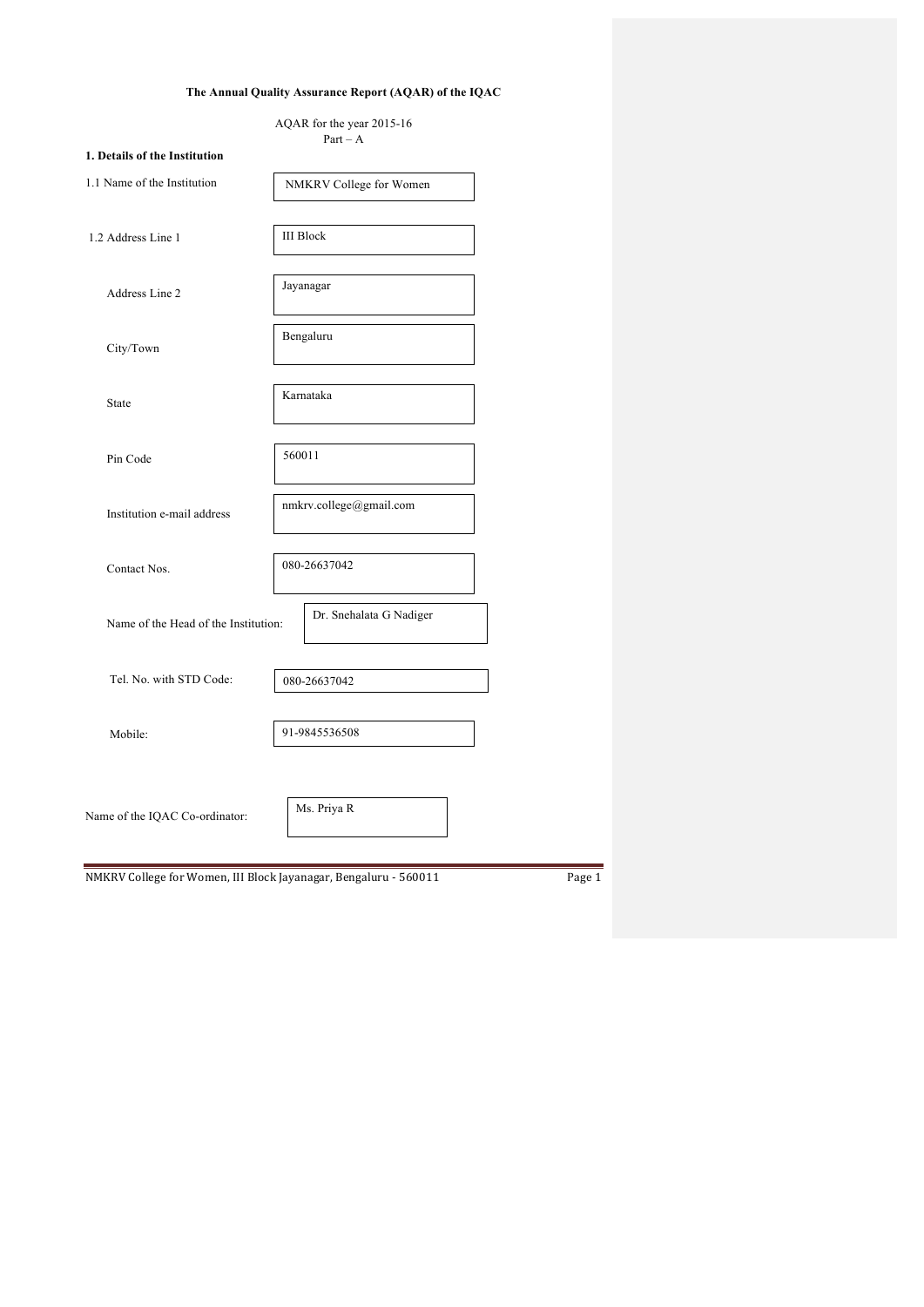| Mobile: |                      |                                                                                                                                                                                                    |       | 91-9448309537        |                                                                                                                                                                               |                    |  |
|---------|----------------------|----------------------------------------------------------------------------------------------------------------------------------------------------------------------------------------------------|-------|----------------------|-------------------------------------------------------------------------------------------------------------------------------------------------------------------------------|--------------------|--|
|         | IQAC e-mail address: |                                                                                                                                                                                                    |       | iqac.nmkrv@gmail.com |                                                                                                                                                                               |                    |  |
|         |                      |                                                                                                                                                                                                    |       |                      |                                                                                                                                                                               |                    |  |
|         |                      | 1.3 NAAC Track ID (For ex. MHCOGN 18879)                                                                                                                                                           |       |                      |                                                                                                                                                                               |                    |  |
|         |                      | 1.4 NAAC Executive Committee No. & Date:<br>(For Example EC/32/A&A/143 dated 3-5-2004.<br>This EC no. is available in the right corner- bottom<br>of your institution's Accreditation Certificate) |       |                      |                                                                                                                                                                               |                    |  |
|         | 1.5 Website address: |                                                                                                                                                                                                    |       |                      | www.nmkrvcollege.net                                                                                                                                                          |                    |  |
|         |                      | Web-link of the AQAR:                                                                                                                                                                              |       |                      | www.nmkrvcollege.net/AQAR2015-16.pdf                                                                                                                                          |                    |  |
|         |                      |                                                                                                                                                                                                    |       |                      | For ex. http://www.ladykeanecollege.edu.in/AQAR2012-13.doc                                                                                                                    |                    |  |
|         |                      | 1.6 Accreditation Details                                                                                                                                                                          |       |                      |                                                                                                                                                                               |                    |  |
|         | Sl. No.              | Cycle                                                                                                                                                                                              | Grade | <b>CGPA</b>          | Year of<br>Accreditation                                                                                                                                                      | Validity<br>Period |  |
|         | 1                    | 1 <sup>st</sup> Cycle                                                                                                                                                                              | $B^+$ | 80.70                | 2006                                                                                                                                                                          | 2010               |  |
|         | 2                    | $2nd$ Cycle                                                                                                                                                                                        | A     | 3.02                 | 2010                                                                                                                                                                          | 2015               |  |
|         | 3                    | 3rd Cycle                                                                                                                                                                                          | А     | 3.22                 | 2015                                                                                                                                                                          | 2020               |  |
|         | 4                    | $\overline{4^{th}}$ Cycle                                                                                                                                                                          |       |                      |                                                                                                                                                                               |                    |  |
|         |                      | 1.7 Date of Establishment of IQAC: DD/MM/YYYY                                                                                                                                                      |       |                      |                                                                                                                                                                               | 01.06.2001         |  |
|         |                      | 1.8 AQAR for the year (for example 2010-11)                                                                                                                                                        |       |                      | 2015-16                                                                                                                                                                       |                    |  |
|         |                      |                                                                                                                                                                                                    |       |                      | 1.9 Details of the previous year's AQAR submitted to NAAC after the latest Assessment and<br>Accreditation by NAAC ((for example AQAR 2010-11submitted to NAAC on 12-10-2011) |                    |  |
|         | NA                   |                                                                                                                                                                                                    |       |                      |                                                                                                                                                                               |                    |  |
|         |                      |                                                                                                                                                                                                    |       |                      |                                                                                                                                                                               |                    |  |
|         |                      |                                                                                                                                                                                                    |       |                      |                                                                                                                                                                               |                    |  |
|         |                      |                                                                                                                                                                                                    |       |                      |                                                                                                                                                                               |                    |  |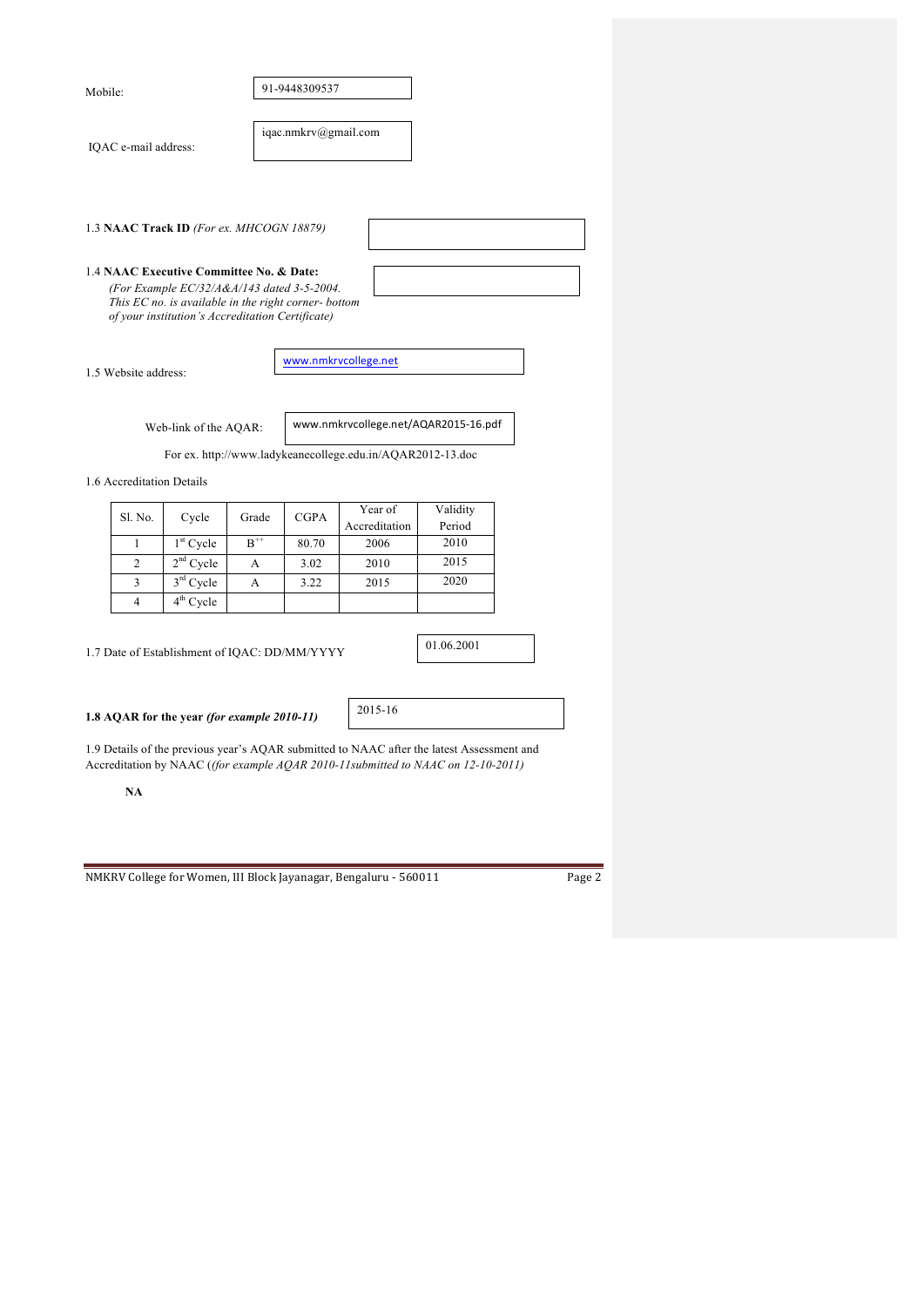| 1.10 Institutional Status                                                                                 |            |
|-----------------------------------------------------------------------------------------------------------|------------|
| $\mbox{Central}$<br>Deemed<br>Private<br>University<br>State                                              |            |
| Affiliated College<br>No<br>Yes<br>$\sqrt{ }$                                                             |            |
| <b>Constituent College</b><br>Yes<br>N <sub>0</sub><br>$\sqrt{ }$                                         |            |
| Autonomous college of UGC<br>Yes<br>No<br>$\sqrt{ }$                                                      |            |
| Regulatory Agency approved Institution<br>Yes<br>No<br>V                                                  |            |
| (eg. AICTE, BCI, MCI, PCI, NCI)                                                                           |            |
| Type of Institution<br>Co-education<br>Women<br>Men<br>$\sqrt{ }$                                         |            |
| $\mathsf{v}$<br>Urban<br>Rural<br>Tribal                                                                  |            |
| <b>Financial Status</b><br>UGC 2(f)<br>Grant-in-aid<br>UGC 12B<br>$\sqrt{ }$<br>$\ensuremath{\mathsf{V}}$ |            |
| Totally Self-financing<br>Grant-in-aid + Self Financing [<br>$\sqrt{ }$                                   | Deleted:   |
| 1.11 Type of Faculty/Programme                                                                            |            |
| PEI (Phys Edu)<br>Arts $\vert \sqrt{ } \vert$<br>Science<br>Commerce<br>Law<br>$\sqrt{ }$<br>$\sqrt{ }$   |            |
| TEI (Edu)<br>Engineering<br>Health Science<br>Management                                                  | $\sqrt{ }$ |
| PG in Chemistry, Women's Studies, Commerce, Mass<br>Others (Specify)<br>Communication and Mathematics     |            |
| <b>Bangalore University</b><br>1.12 Name of the Affiliating University (for the Colleges)                 |            |
| 1.13 Special status conferred by Central/ State Government-- UGC/CSIR/DST/DBT/ICMR etc                    |            |
| Autonomy by State/Central Govt. / University<br>Bangalore                                                 |            |
| University with Potential for Excellence<br>UGC-CPE                                                       | V          |
| NMKRV College for Women, III Block Jayanagar, Bengaluru - 560011                                          |            |
|                                                                                                           | Page 3     |

 $\begin{array}{c} \hline \end{array}$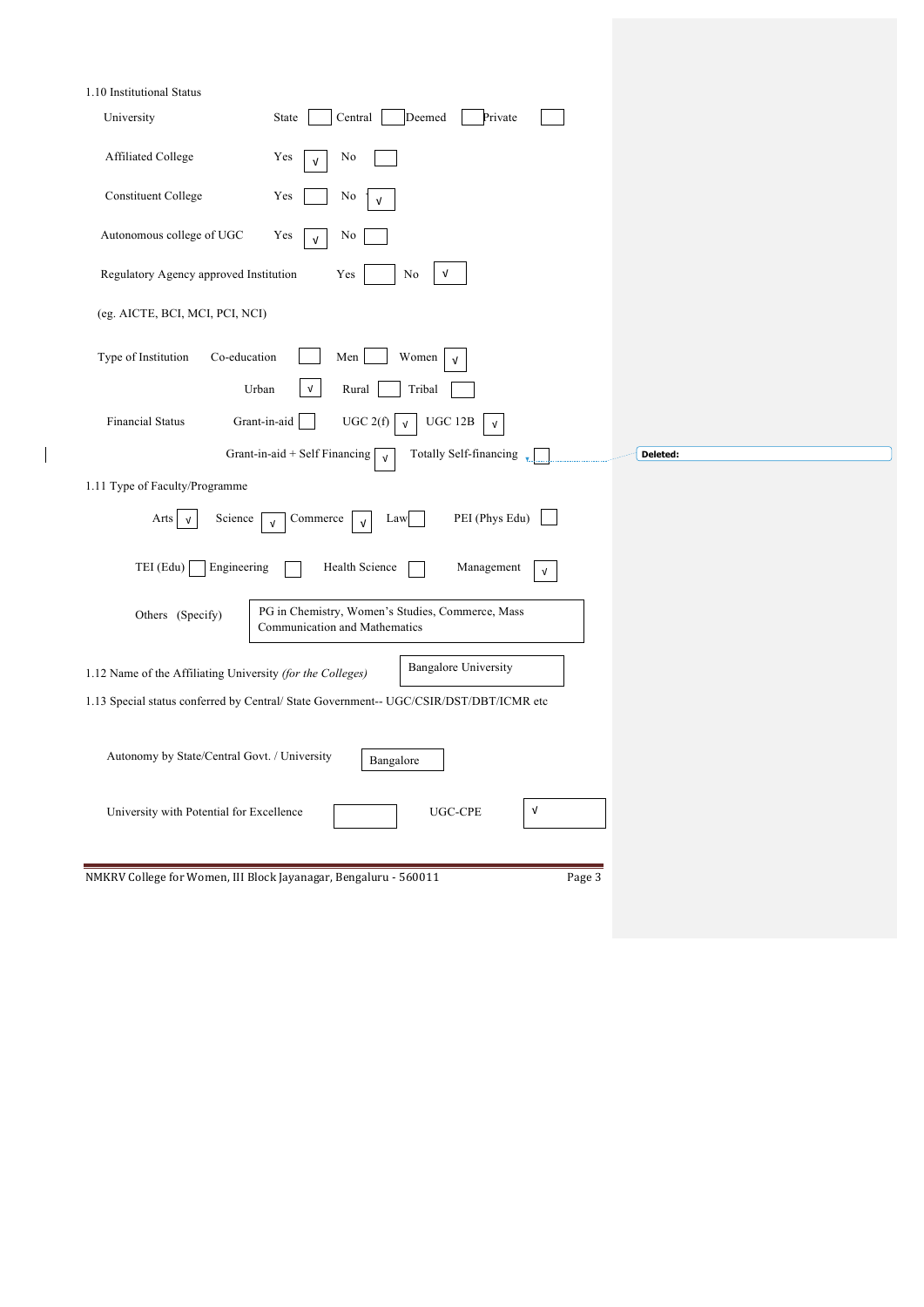| <b>DST Star Scheme</b>                                           | UGC-CE                     |
|------------------------------------------------------------------|----------------------------|
| UGC-Special Assistance Programme                                 | DST-FIST                   |
| UGC-Innovative PG programmes                                     | Any other (Specify)        |
| UGC-COP Programmes                                               |                            |
| 2. IQAC Composition and Activities                               |                            |
| 2.1 No. of Teachers                                              | 08                         |
| 2.2 No. of Administrative/Technical staff                        | 02                         |
| 2.3 No. of students                                              | 02                         |
| 2.4 No. of Management representatives                            | 02                         |
| 2.5 No. of Alumni                                                | 04                         |
| 2.6 No. of any other stakeholder and                             | 13                         |
| community representatives                                        |                            |
| 2.7 No. of Employers/ Industrialists                             | 02                         |
| 2.8 No. of other External Experts                                | 03                         |
| 2.9 Total No. of members                                         | 36                         |
| 2.10 No. of IQAC meetings held                                   |                            |
| 2.11 No. of meetings with various stakeholders:                  | 06<br>07<br>Faculty<br>No. |
| Non-Teaching Staff Students                                      | 01<br>Alumni<br>Others     |
| 2.12 Has IQAC received any funding from UGC during the year?     | Yes<br>No<br>ν             |
| NA<br>If yes, mention the amount                                 |                            |
| 2.13 Seminars and Conferences (only quality related)             |                            |
| NMKRV College for Women, III Block Jayanagar, Bengaluru - 560011 | Page 4                     |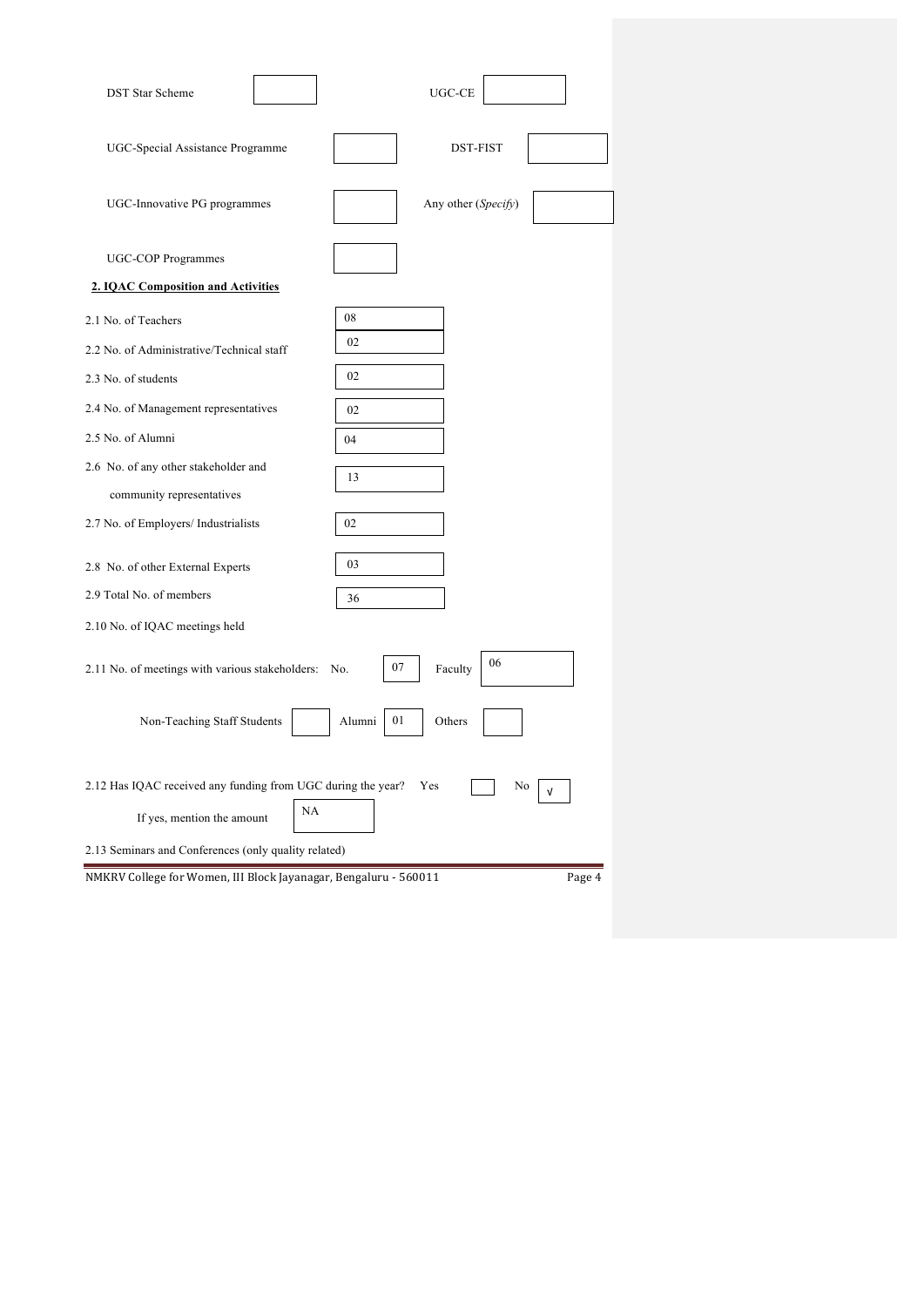(i) No. of Seminars/Conferences/ Workshops/Symposia organized by the IQAC

| Total Nos. 03 | National   State<br>Institution Level 03<br>International                                                                                            |
|---------------|------------------------------------------------------------------------------------------------------------------------------------------------------|
| (ii) Themes   | Interpersonal Relationship and Mentoring, Mediocrity to Excellence - Computer EQ<br>Building, Choice Based Credit System - Advantages and Challenges |

2.14 Significant Activities and contributions made by IQAC

| ٠ | Student Feedback on Teachers was conducted on 24.02.2016 and 25.02.2016.                                                                                                                                                                                                                                                                                                         |
|---|----------------------------------------------------------------------------------------------------------------------------------------------------------------------------------------------------------------------------------------------------------------------------------------------------------------------------------------------------------------------------------|
| ٠ | IQAC motivated research publication and so 22 papers were published in National and<br>International Journals and Conference proceedings.                                                                                                                                                                                                                                        |
| ٠ | The IQAC regularly functions for quality assurance and academic development.                                                                                                                                                                                                                                                                                                     |
| ٠ | The method employed is one of supervision and scrutiny.                                                                                                                                                                                                                                                                                                                          |
| ٠ | The IQAC keeps a regular watch over the academic activities of the College. It devises plans for<br>the future academic growth and sustenance of quality after feedback analysis.                                                                                                                                                                                                |
| ٠ | The IQAC alongside the Research and Development committee always encourages the members<br>of the Faculty to upgrade themselves. A considerable number of teachers are now engaged in<br>conducting research work, associating themselves with UGC and the like. Major and minor<br>research projects are undertaken; articles are published in national/international journals. |
| ٠ | To enhance students' amenities and facilities and to encourage students to involve in NSS, NCC,<br>Youth Red Cross Unit and other social activities.                                                                                                                                                                                                                             |
| ٠ | IQAC reviewed the academic performance of all departments and suggested steps to improve<br>overall teaching learning to the management.                                                                                                                                                                                                                                         |

• The feedback from the students & parents has actively been reviewed in the Academic Committee and recommendations have been made to the Principal for action taken.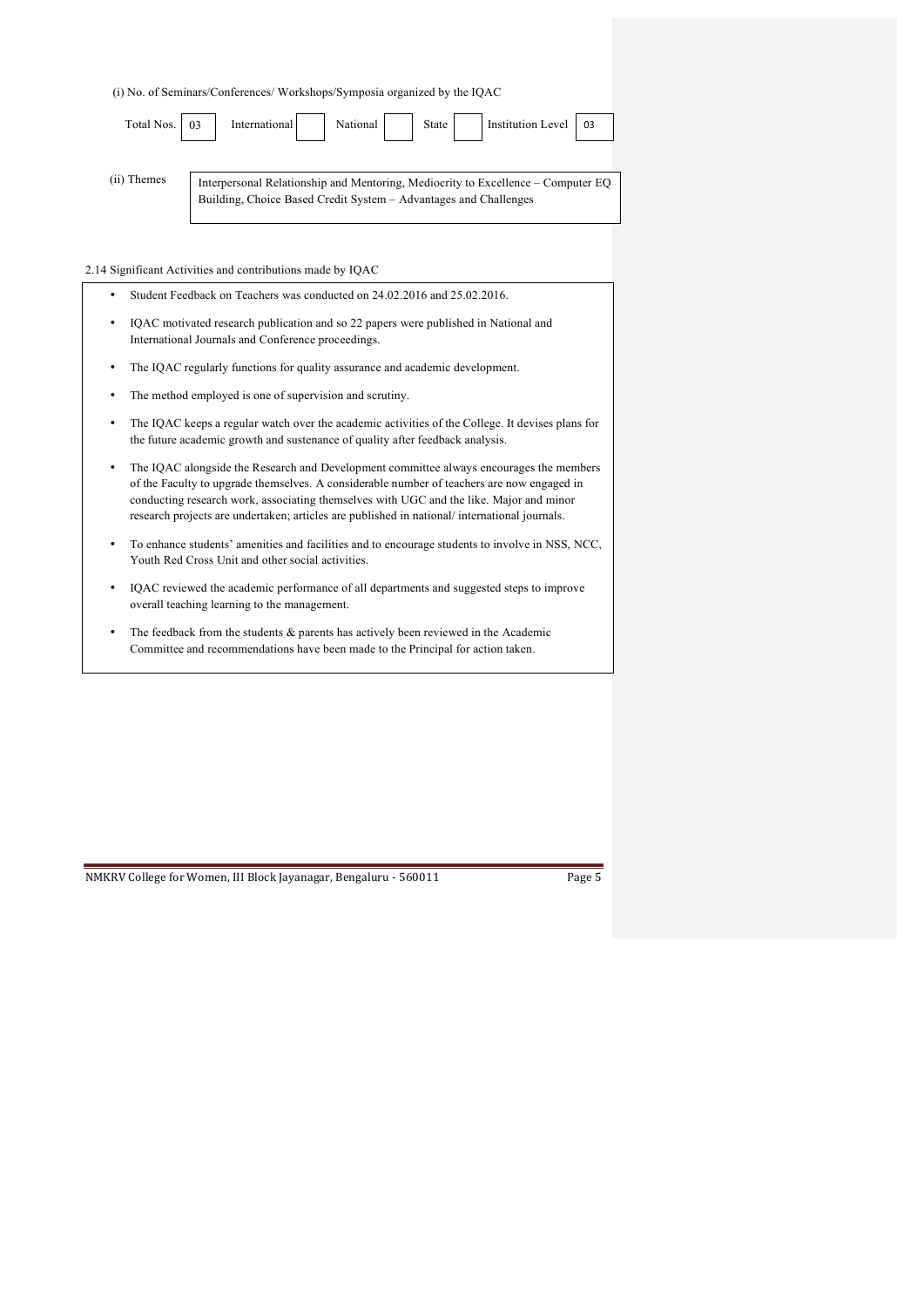# 2.15 Plan of Action by IQAC/Outcome

 The plan of action chalked out by the IQAC in the beginning of the year towards quality enhancement and the outcome achieved by the end of the year.

| Plan of Action                                                                   | Achievements                                                                                                             |  |  |  |
|----------------------------------------------------------------------------------|--------------------------------------------------------------------------------------------------------------------------|--|--|--|
| Action taken to encourage the<br>students to take active part in NSS<br>and NCC. | Students encouraged to take up NSS and NCC.<br>Cadres took part in many events. Community<br>benefit programme taken up. |  |  |  |
| Support to physically challenged,<br>weaker students                             | Fellowships and special support provided                                                                                 |  |  |  |
| To take feedback from the students<br>by IPOMO                                   | Feedback was taken from the students and actions<br>were taken based on it.                                              |  |  |  |
| * Attach the Academic Calendar of the year as Annexure.                          |                                                                                                                          |  |  |  |
| 2.15 Whether the AQAR was placed in statutory body                               | Yes<br>No                                                                                                                |  |  |  |
| Management<br>Syndicate                                                          | Any other body                                                                                                           |  |  |  |
| Provide the details of the action taken                                          |                                                                                                                          |  |  |  |
| <b>NA</b>                                                                        |                                                                                                                          |  |  |  |
|                                                                                  |                                                                                                                          |  |  |  |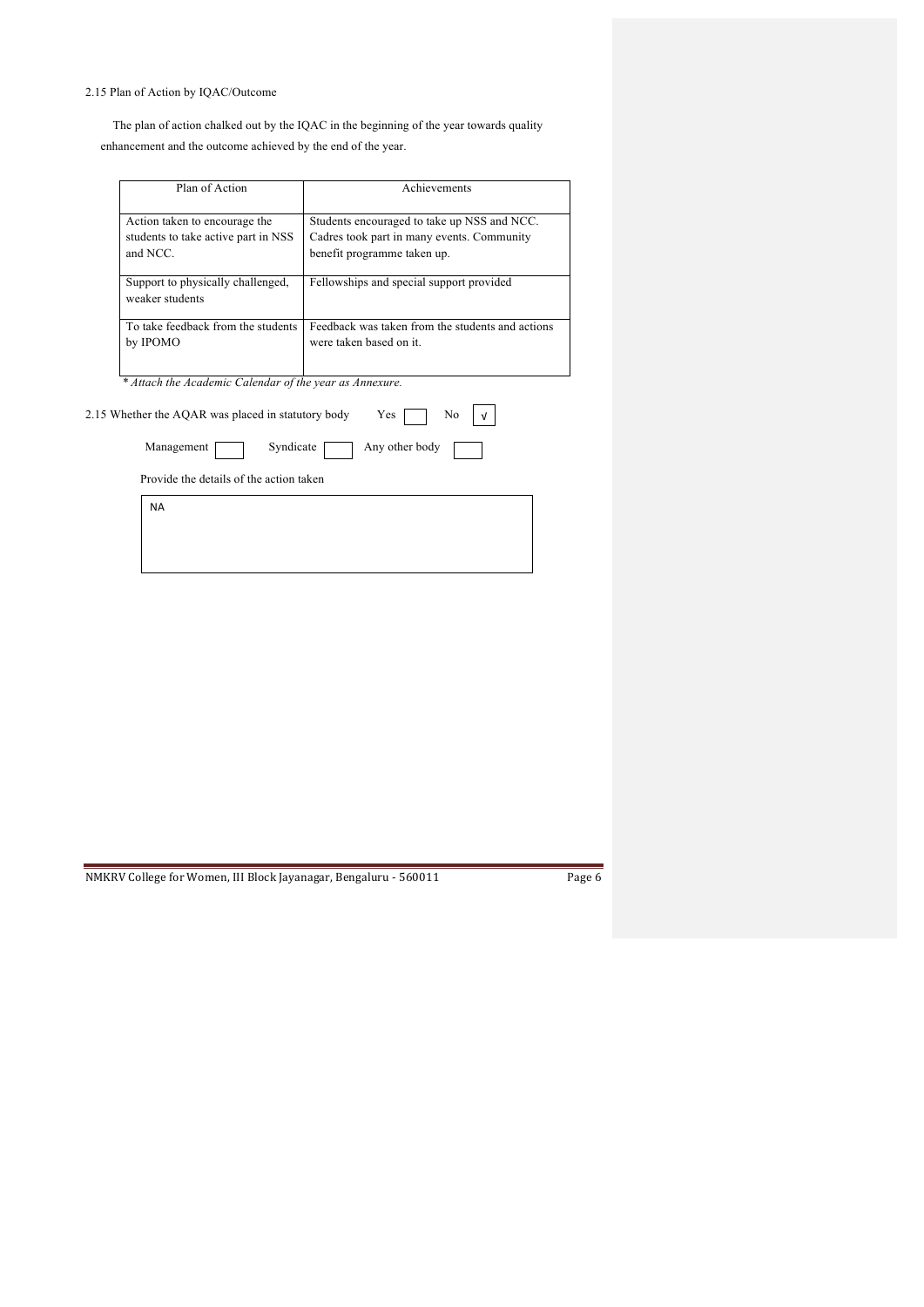## Part – B

## **Criterion – I**

## **1. Curricular Aspects**

1.1 Details about Academic Programmes

| Level of the<br>Programme | Number of<br>existing<br>Programmes | Number of<br>programmes added<br>during the year | Number of<br>self-financing<br>programmes | Number of value<br>added / Career<br>Oriented<br>programmes |
|---------------------------|-------------------------------------|--------------------------------------------------|-------------------------------------------|-------------------------------------------------------------|
| PhD                       | 01                                  | Nil                                              |                                           | Nil                                                         |
| PG                        | 05                                  | Nil                                              | 0.5                                       | Nil                                                         |
| UG                        | 22                                  | Nil                                              | 07                                        | Nil                                                         |
| PG Diploma                | --                                  | --                                               | --                                        | --                                                          |
| <b>Advanced Diploma</b>   | --                                  | $-$                                              | --                                        | $-$                                                         |
| Diploma                   | --                                  | $-$                                              | --                                        | --                                                          |
| Certificate               | 03                                  | $-$                                              | 03                                        | --                                                          |
| Others                    | --                                  | $-$                                              | --                                        | --                                                          |
| Total                     | 31                                  | $- -$                                            | 15                                        | $-$                                                         |

| Interdisciplinary | --          | $- -$               | $- -$ | $- -$ |
|-------------------|-------------|---------------------|-------|-------|
| Innovative        | Skill       | Certificate courses |       |       |
|                   | Development |                     |       |       |
|                   | Programme   |                     |       |       |

1.2 (i) Flexibility of the Curriculum: CBCS/Core/Elective option / Open options (ii) Pattern of programmes:

| Pattern   | Number of programmes              |
|-----------|-----------------------------------|
| Semester  | 05 BA, 05 B.Sc, 03 B. Com, 01 BBA |
| Trimester | NA                                |
| Annual    | NА                                |

|                                                                                           | 1.3 Feedback from stakeholders* Alumni $\vert \nu \vert$ Parents $\vert \nu \vert$ Employers $\vert \nu \vert$ Students $\vert \nu \vert$<br>(On all aspects) |  |  |  |  |  |  |                                                                                                                      |  |
|-------------------------------------------------------------------------------------------|---------------------------------------------------------------------------------------------------------------------------------------------------------------|--|--|--|--|--|--|----------------------------------------------------------------------------------------------------------------------|--|
|                                                                                           | Mode of feedback:                                                                                                                                             |  |  |  |  |  |  | Online $\Big \qquad\Big \text{ Manual } \Big \qquad\Big \qquad\text{Co-operating schools (for PEI)}\Big \qquad\Big $ |  |
|                                                                                           | *Please provide an analysis of the feedback in the Annexure                                                                                                   |  |  |  |  |  |  |                                                                                                                      |  |
|                                                                                           | 1.4 Whether there is any revision/update of regulation or syllabi, if yes, mention their salient aspects.                                                     |  |  |  |  |  |  |                                                                                                                      |  |
| BOS meets once in every 3 years and syllabus is updated according to Bangalore University |                                                                                                                                                               |  |  |  |  |  |  |                                                                                                                      |  |
|                                                                                           |                                                                                                                                                               |  |  |  |  |  |  |                                                                                                                      |  |

1.5 Any new Department/Centre introduced during the year. If yes, give details.

| NII                                                              |        |
|------------------------------------------------------------------|--------|
| NMKRV College for Women, III Block Jayanagar, Bengaluru - 560011 | Page 7 |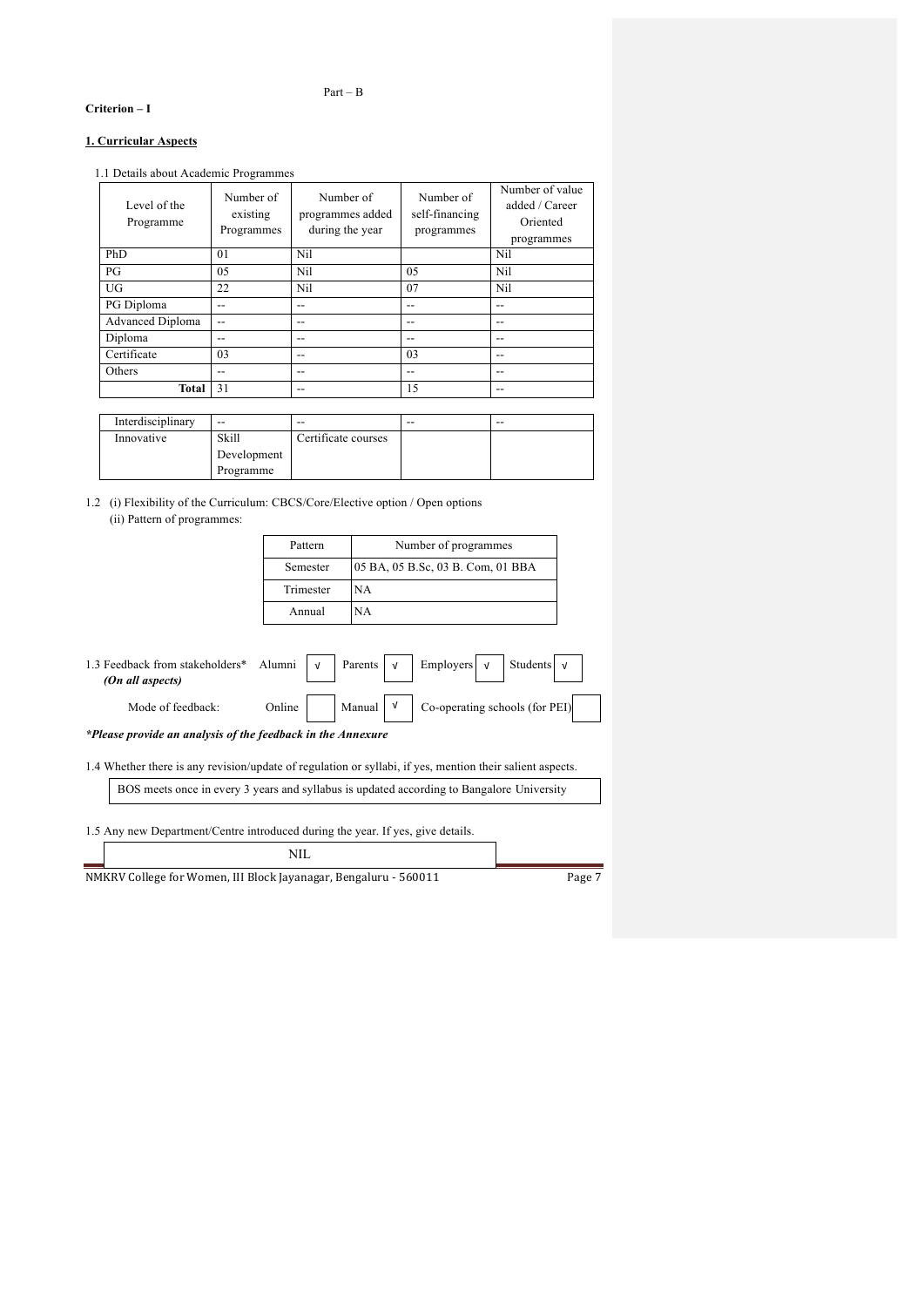## **Criterion – II**

### **2. Teaching, Learning and Evaluation**

|         | 2.1 Total No. of                                            | Total               | Asst. Professors |    |            |                |              | <b>Associate Professors</b> |                    | Professors |    | Full-time<br>Lecturers |
|---------|-------------------------------------------------------------|---------------------|------------------|----|------------|----------------|--------------|-----------------------------|--------------------|------------|----|------------------------|
|         | permanent                                                   |                     |                  | 08 |            | 27             |              |                             | 1                  |            | 59 |                        |
| faculty |                                                             |                     |                  |    |            |                |              |                             |                    |            |    |                        |
|         | 2.2 No. of permanent faculty with Ph.D.                     |                     |                  |    | 20         |                |              |                             |                    |            |    |                        |
|         | 2.3 No. of Faculty Positions                                |                     | Asst.            |    | Associate  |                | Professors   |                             | Full-time<br>Total |            |    |                        |
|         | Recruited $(R)$ and Vacant $(V)$                            |                     | Professors       |    | Professors |                |              |                             | Lecturers          |            |    |                        |
|         | during the year                                             |                     | R                | V  | R          | V              | R            | V                           | R                  | V          | R  | V                      |
|         |                                                             |                     | 08               | -- | 27         | --             | $\mathbf{1}$ | --                          | 59                 | --         | 95 | $- -$                  |
|         | 2.4 No. of Guest and Visiting faculty and Temporary faculty |                     |                  |    |            |                | 19           |                             | Nil                | 01         |    |                        |
|         | 2.5 Faculty participation in conferences and symposia:      |                     |                  |    |            |                |              |                             |                    |            |    |                        |
|         | No. of Faculty                                              | International level |                  |    |            | National level |              | State level                 |                    |            |    |                        |

2.6 Innovative processes adopted by the institution in Teaching and Learning:

Presented papers 14 14 34 4 Resource Persons 1 1 1 --

• To teach the students in a more illustrative and understandable way, teachers are using laptops, LCD projector in the class room.

6 17 8

- The Principal, encouraged the teacher to participate in Refresher Courses, seminar etc for faculty improvement.
- Regular educational Visits in Departments of History, Sociology, Commerce, Botany, Zoology, Chemistry and Biotechnology are held.
- 2.7 Total No. of actual teaching days during this academic year

Attended



2.8 Examination/ Evaluation Reforms initiated by the Institution (for example: Open Book Examination, Bar Coding, Double Valuation, Photocopy, Online Multiple Choice Questions)

|       | Since autonomy, Bar/QR coding, Double valuation, Photocopy, Review, Challenge |  |
|-------|-------------------------------------------------------------------------------|--|
|       | valuation and other mechanisms for transparent valuation are in place         |  |
| NMKI. | $\frac{1}{2}$                                                                 |  |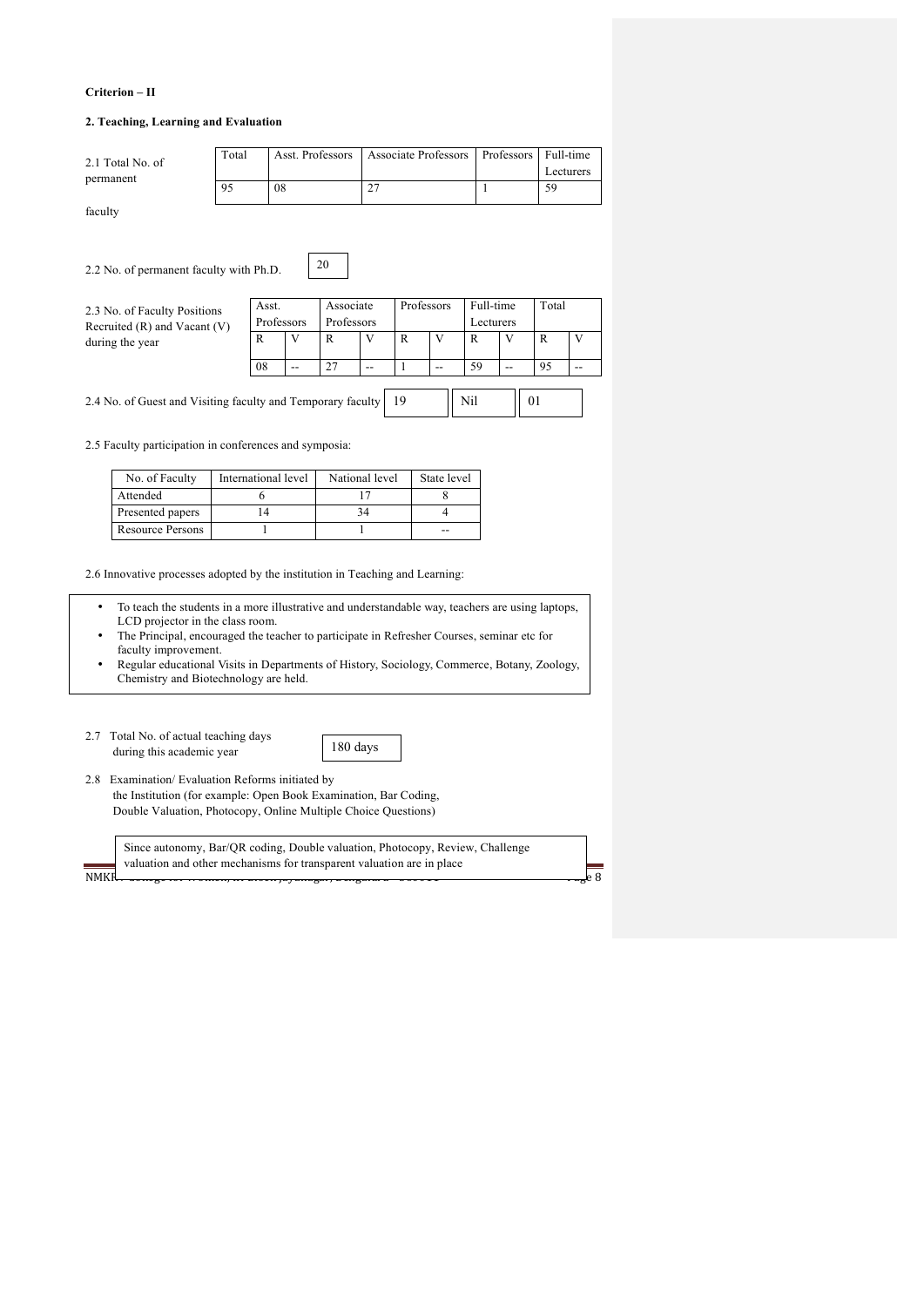2.9 No. of faculty members involved in curriculum restructuring/revision/syllabus development as member of Board of Study/Faculty/Curriculum Development workshop

## **All teaching staff are members of BOS in their respective Departments**

2.10 Average percentage of attendance of students

90%

2.11 Course/Programme wise distribution of pass percentage:

| Title of the | Semester     | Total no. of | No. of                   |                          |                          |                          |                          |                  |
|--------------|--------------|--------------|--------------------------|--------------------------|--------------------------|--------------------------|--------------------------|------------------|
| Programme    |              | students     | Absentees                |                          | Division                 |                          |                          |                  |
|              |              | appeared     |                          | Distinction %            | $I\%$                    | П                        | Ш                        | Pass             |
|              |              |              |                          |                          |                          | $\frac{0}{0}$            | $\frac{0}{0}$            | $\frac{0}{0}$    |
|              | $\mathbf{I}$ | 144          | 06                       | 23                       | 23                       | 13                       | $-$                      | 42.75            |
|              | П            | 144          | 13                       | 26                       | 30                       | 11                       | --                       | 51.15            |
| B. A         | Ш            | 108          | 02                       | 17                       | 32                       | 05                       | $\overline{\phantom{a}}$ | 50.94            |
|              | IV           | 108          | 02                       | 19                       | 56                       | 10                       | $\overline{\phantom{a}}$ | 80.19            |
|              | V            | 83           | $\overline{\phantom{a}}$ | 35                       | 38                       | 03                       | --                       | 91.57            |
|              | VI           | 83           | 01                       | 39                       | 37                       | 03                       | --                       | 96.34            |
|              | $\bf{I}$     | 94           | 09                       | 18                       | 17                       | 02                       | $\overline{\phantom{a}}$ | 43.53            |
|              | $\mathbf{I}$ | 94           | 10                       | 35                       | 14                       | $\overline{\phantom{a}}$ | $\overline{\phantom{a}}$ | 58.33            |
| B. Sc.,      | Ш            | 75           | 01                       | 14                       | 29                       | 01                       | $-$                      | 59.46            |
|              | IV           | 75           | 01                       | 16                       | 19                       | $-$                      | $-$                      | 47.30            |
|              | V            | 109          | $\overline{\phantom{a}}$ | 36                       | 49                       | 04                       | --                       | 81.65            |
|              | VI           | 109          | 02                       | 38                       | 60                       | $\overline{a}$           | $-$                      | 91.59            |
|              | $\rm I$      | 298          | 04                       | 22                       | 64                       | 27                       | $-$                      | 38.44            |
|              | $\mathbf{I}$ | 298          | 11                       | 75                       | 69                       | 18                       | $\overline{\phantom{a}}$ | 56.45            |
| B. Com       | Ш            | 262          | 03                       | 50                       | 96                       | 29                       | $\overline{\phantom{a}}$ | 67.57            |
|              | IV           | 262          | 05                       | 23                       | 106                      | 43                       | $\overline{\phantom{a}}$ | 66.93            |
|              | V            | 231          | $-$                      | 34                       | 139                      | 20                       | $-$                      | 83.55            |
|              | VI           | 231          | 01                       | 82                       | 106                      | 10                       | --                       | 86.09            |
|              | $\rm I$      | 30           | $\overline{a}$           | 14                       | 08                       | $\overline{a}$           | $\overline{\phantom{a}}$ | 73.33            |
|              | $_{\rm II}$  | 30           | 02                       | 19                       | 07                       | $\overline{\phantom{a}}$ | $\overline{\phantom{a}}$ | 92.86            |
| B. Com (Tax) | Ш            | 30           | --                       | 14                       | 11                       | 03                       | $-$                      | 93.33            |
|              | IV           | 30           | --                       | 14                       | 14                       | $\overline{\phantom{a}}$ | --                       | 93.33            |
|              | V            | 19           | --                       | 05                       | 12                       | 01                       | $\overline{\phantom{a}}$ | 94.74            |
|              | VI           | 19           | $\overline{\phantom{a}}$ | 16                       | 01                       | u.                       | -−                       | 89.47            |
|              | $\bf I$      | 28           | 01                       | --                       | --                       | --                       | $-$                      | $\mathbf{0}$     |
|              | $\mathbf{I}$ | 28           | 03                       | --                       | 01                       | 02                       | --                       | 12               |
| B. Com (TTM) | Ш            | 14           | $-$                      | $\overline{\phantom{a}}$ | $\overline{a}$           | $-$                      | $-$                      | $\boldsymbol{0}$ |
|              | IV           | 14           | $\overline{\phantom{a}}$ | --                       | $\overline{\phantom{a}}$ | $\overline{a}$           | --                       | $\mathbf{0}$     |
|              | $\mathbf{V}$ | 16           | --                       | --                       | 03                       | 03                       | $-$                      | 37.50            |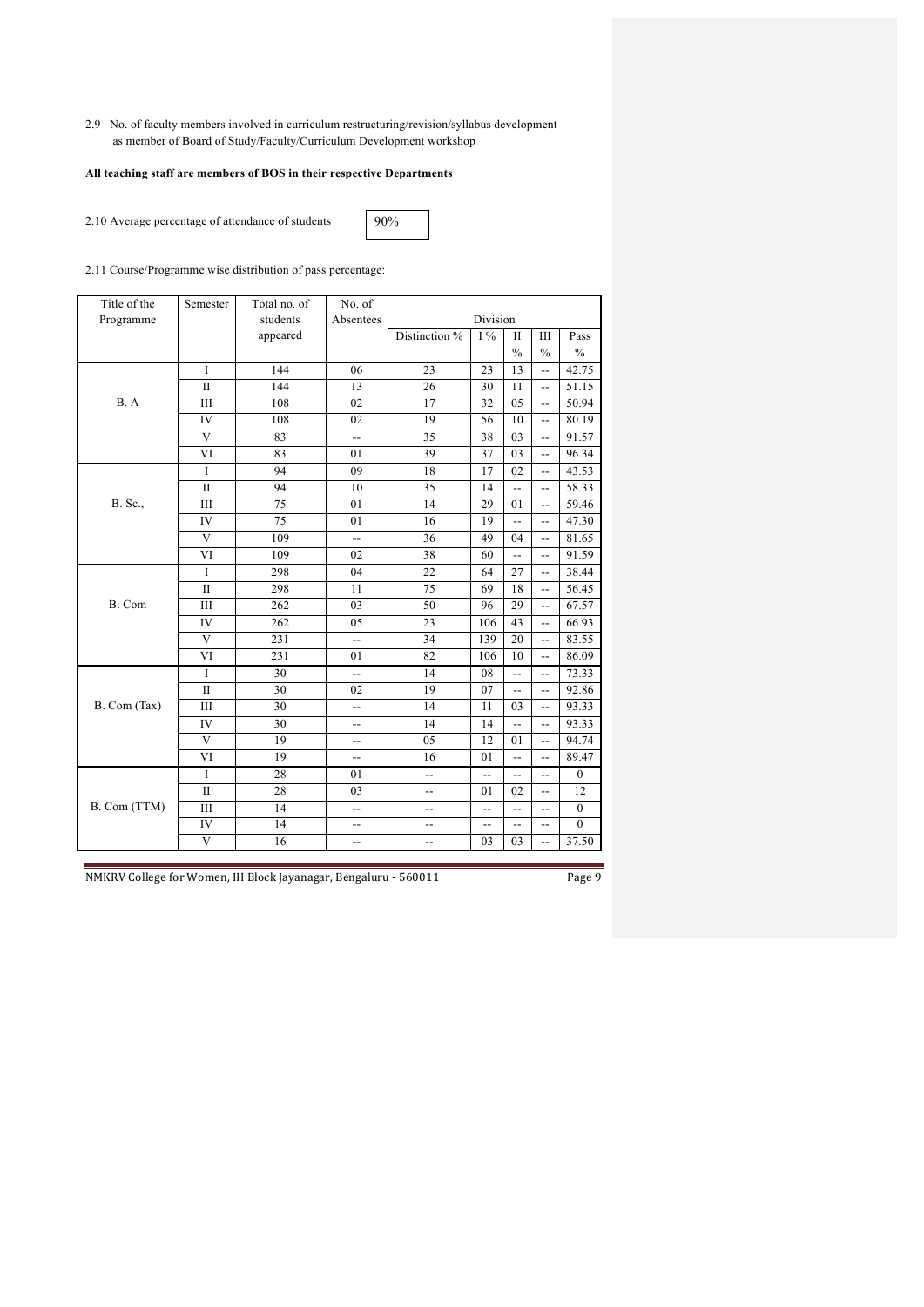|                    | VI           | 16 | $\overline{a}$ | 01                       | 05             | 01                       | $-$                      | 43.75 |
|--------------------|--------------|----|----------------|--------------------------|----------------|--------------------------|--------------------------|-------|
| B.B.A              | $\mathbf I$  | 49 | --             | 11                       | 11             | 02                       | $-$                      | 48.98 |
|                    | $\mathbf{I}$ | 49 | --             | 07                       | 11             | 05                       | $-$                      | 46.94 |
|                    | Ш            | 60 | --             | 15                       | 28             | 03                       | $\overline{\phantom{a}}$ | 76.67 |
| <b>BBM</b>         | IV           | 60 | --             | 05                       | 27             | 04                       | $\overline{\phantom{a}}$ | 60    |
|                    | V            | 39 | --             | 15                       | 17             | 02                       | $-$                      | 87.18 |
|                    | VI           | 39 | $-$            | 06                       | 26             | 01                       | $-$                      | 84.62 |
| M.A Women's        | I            | 04 | --             | 04                       | $-$            | $\overline{\phantom{a}}$ | $\overline{\phantom{a}}$ | 100   |
| Studies            | $\mathbf{I}$ | 04 | --             | 02                       | 01             | $\overline{\phantom{a}}$ | --                       | 75    |
|                    | Ш            | 05 | --             | 03                       | 02             | $\overline{\phantom{a}}$ | $\overline{\phantom{a}}$ | 100   |
|                    | IV           | 05 | --             | 04                       | 01             | $\overline{a}$           | $-$                      | 100   |
| $M.Sc.,$ - Organic | $\bf{I}$     | 10 | --             | 03                       | $\overline{a}$ | $-$                      | $-1$                     | 30    |
| Chemistry          | $\mathbf{I}$ | 09 | --             | 02                       | 01             | $\overline{a}$           | $\overline{\phantom{a}}$ | 33.33 |
|                    | Ш            | 33 | $-$            | 02                       | 19             | 02                       | $\overline{\phantom{a}}$ | 69.70 |
|                    | IV           | 33 | --             | $-$                      | 08             | 06                       | $\overline{\phantom{a}}$ | 42.42 |
| M.Com              | I            | 39 | --             | 20                       | 13             | $\overline{3}$           | $\overline{\phantom{a}}$ | 92.31 |
|                    | $\mathbf{I}$ | 39 | --             | 35                       | 04             | $-$                      | --                       | 100   |
|                    | Ш            | 36 | --             | 10                       | 24             | 01                       | $\overline{\phantom{a}}$ | 97.22 |
|                    | IV           | 36 | --             | 18                       | 18             | $-$                      | $-$                      | 100   |
| M.Sc., Maths       | $\mathbf I$  | 20 | --             | 16                       | 02             | $\overline{\phantom{a}}$ | $\overline{\phantom{a}}$ | 90    |
|                    | $\mathbf{I}$ | 20 | --             | 13                       | 02             | $-$                      | --                       | 75    |
|                    | Ш            | 24 | --             | 09                       | 08             | 01                       | $\overline{\phantom{a}}$ | 75    |
|                    | IV           | 24 | $-$            | 10                       | 12             | 01                       | $\overline{\phantom{a}}$ | 95.8  |
| $\rm M.S$          | $\mathbf I$  | 15 | $-$            | 04                       | 09             | 01                       | $-$                      | 93.33 |
| Communications     | $\mathbf{I}$ | 15 | --             | 04                       | 07             | 03                       | --                       | 93.33 |
|                    | Ш            | 07 | --             | $\overline{\phantom{a}}$ | 05             | 02                       | $\overline{\phantom{a}}$ | 100   |
|                    | IV           | 07 | --             | 01                       | 04             | 02                       | $-$                      | 100   |

2.12 How does IQAC Contribute/Monitor/Evaluate the Teaching & Learning processes:

The IQAC takes Student Feedback from students and gives a report to the Principal. Regular parentteacher meetings are held. Performance of students in examinations are analysed and necessary actions are taken. The faculty with low feedback points are counselled.

2.13 Initiatives undertaken towards faculty development

| <b>Faculty / Staff Development Programmes</b> | Number of faculty<br>benefitted |
|-----------------------------------------------|---------------------------------|
| Refresher courses                             |                                 |
| UGC – Faculty Improvement Programme           |                                 |
| HRD programmes                                |                                 |
| Orientation programmes                        | 39                              |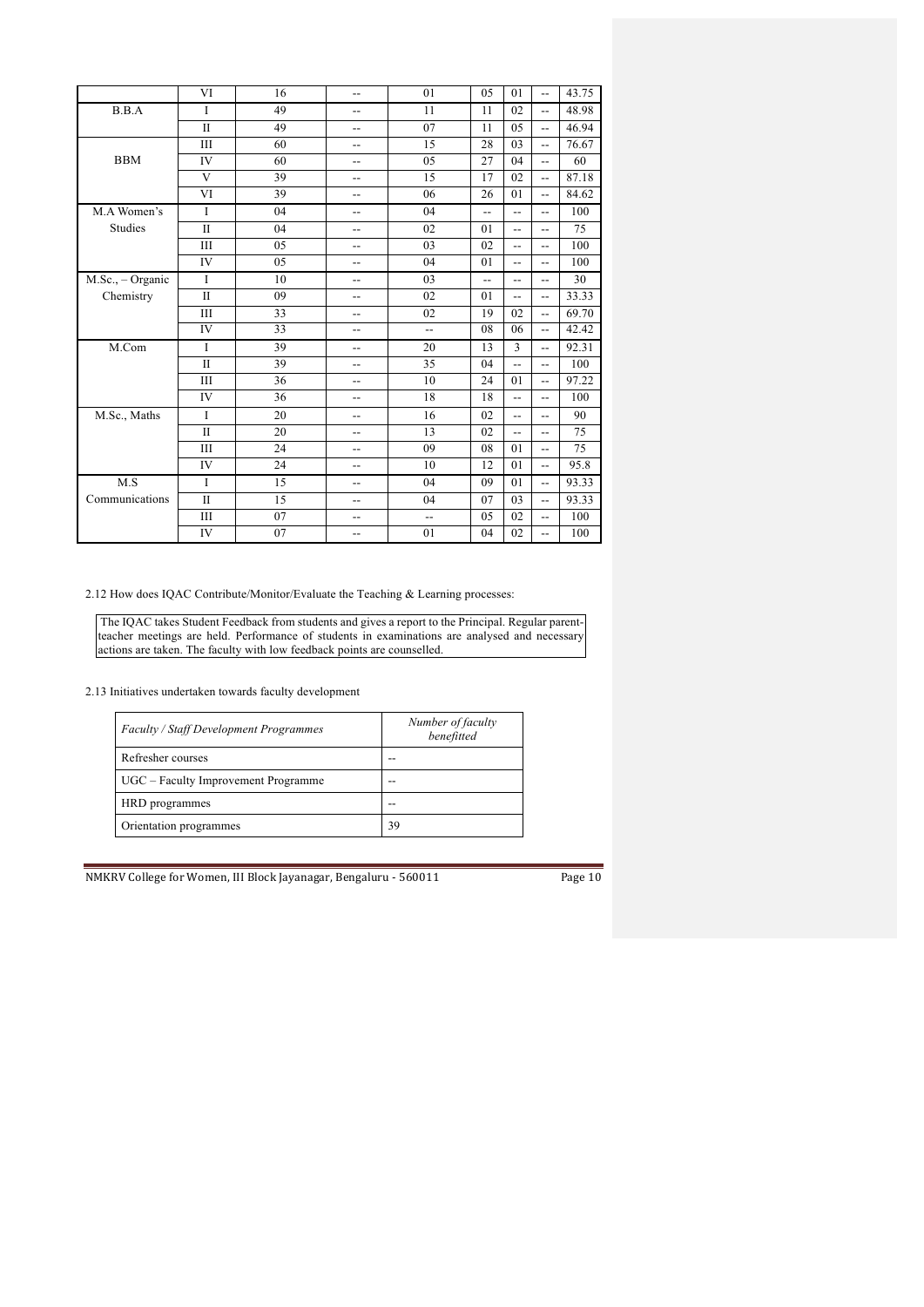| Faculty exchange programme                     | -- |
|------------------------------------------------|----|
| Staff training conducted by the university     |    |
| Staff training conducted by other institutions | 25 |
| Summer / Winter schools, Workshops, etc.       |    |
| Others                                         | 29 |

2.14 Details of Administrative and Technical staff

| Category                         | Number of<br>Permanent<br>Employees | Number of<br>Vacant<br>Positions | Number of<br>permanent<br>positions filled<br>during the Year | Number of<br>positions filled<br>temporarily |
|----------------------------------|-------------------------------------|----------------------------------|---------------------------------------------------------------|----------------------------------------------|
| Administrative Staff             | 24                                  |                                  |                                                               |                                              |
| Fechnical Staff/Lab<br>attenders | 42                                  |                                  |                                                               |                                              |

| r: |  |
|----|--|
|    |  |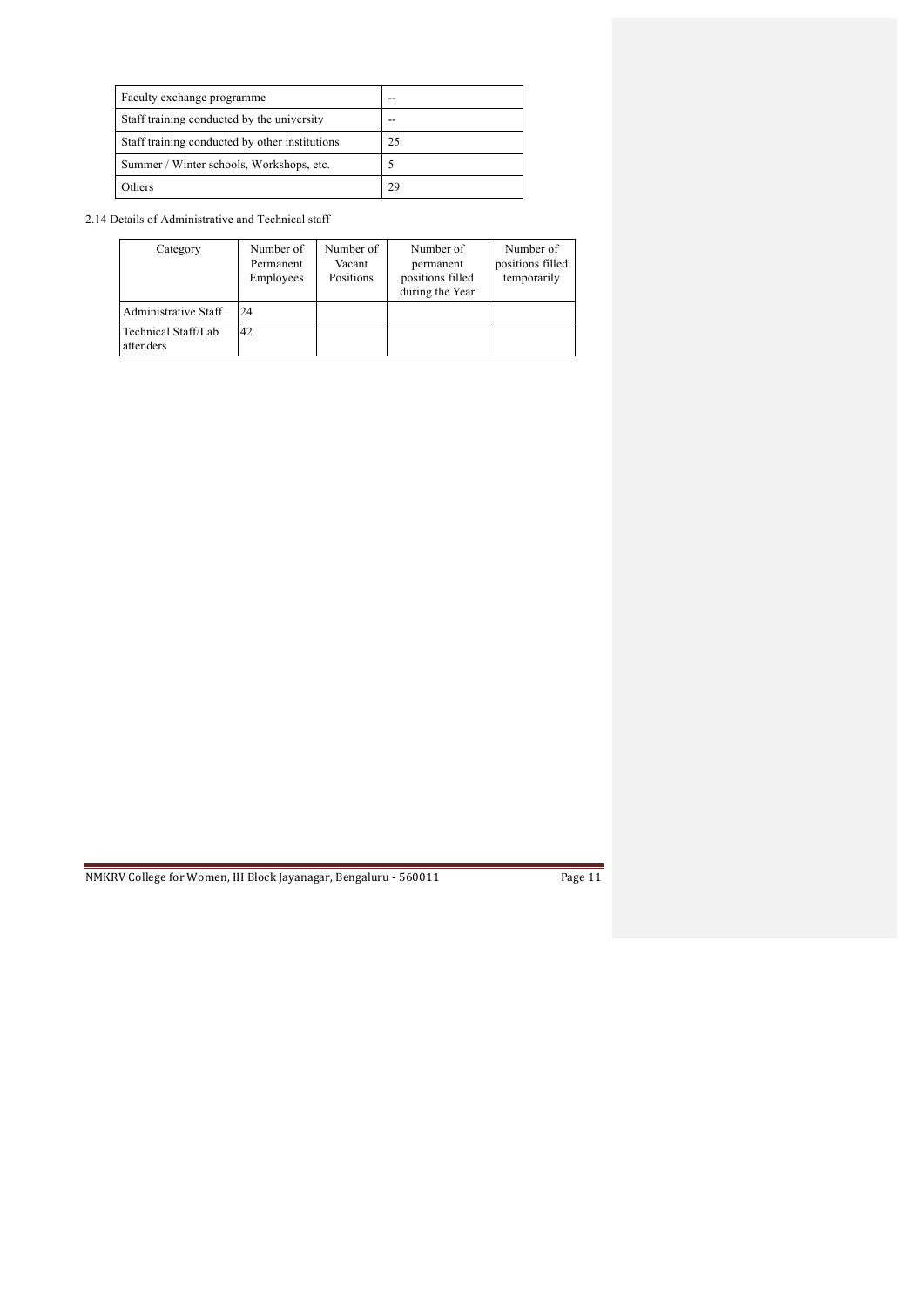## `**Criterion – III**

## **3. Research, Consultancy and Extension**

3.1 Initiatives of the IQAC in Sensitizing/Promoting Research Climate in the institution

- IQAC regularly informs and encourages the faculty members to apply for research grants projects.
- The college authorities provide all necessary infrastructural support including space for carrying out research work.

### 3.2 Details regarding major projects

|                     | Completed   | Ongoing  | Sanctioned | Submitted |
|---------------------|-------------|----------|------------|-----------|
| Number              | 01          | $_{01}$  | $- -$      | --        |
| Outlay in Rs. Lakhs | 23.82.995/- | 55 lakhs | $- -$      | --        |

## 3.3 Details regarding minor projects

|                     | Completed    | Ongoing        | Sanctioned | Submitted |
|---------------------|--------------|----------------|------------|-----------|
| Number              |              |                | 04         |           |
| Outlay in Rs. Lakhs | $1,90,000/-$ | $23,85,000/$ - | 20 lakhs   |           |

## 3.4 Details on research publications

|                          | International | National | Others |
|--------------------------|---------------|----------|--------|
| Peer Review Journals     | 14            |          |        |
| Non-Peer Review Journals | $ -$          |          |        |
| e-Journals               | --            |          |        |
| Conference proceedings   |               | 18       |        |

## 3.5 Details on Impact factor of publications:

| Rar<br>e |  |
|----------|--|

# Average  $\boxed{2}$

h-index Nos. in SCOPUS

3.6 Research funds sanctioned and received from various funding agencies, industry and other organisations

| Nature of the Project                           | Duration | Name of the    | Total grant    | Received     |
|-------------------------------------------------|----------|----------------|----------------|--------------|
|                                                 | Year     | funding Agency | sanctioned     |              |
| Major projects                                  | --       | --             |                |              |
| <b>Minor Projects</b>                           | 2 years  | <b>UGC</b>     | $26,20,000/$ - | 20,57,5000/- |
| <b>Interdisciplinary Projects</b>               |          | --             |                |              |
| Industry sponsored                              |          | --             | --             |              |
| Projects sponsored by the<br>University/College |          |                |                |              |
| Students research projects                      |          |                |                |              |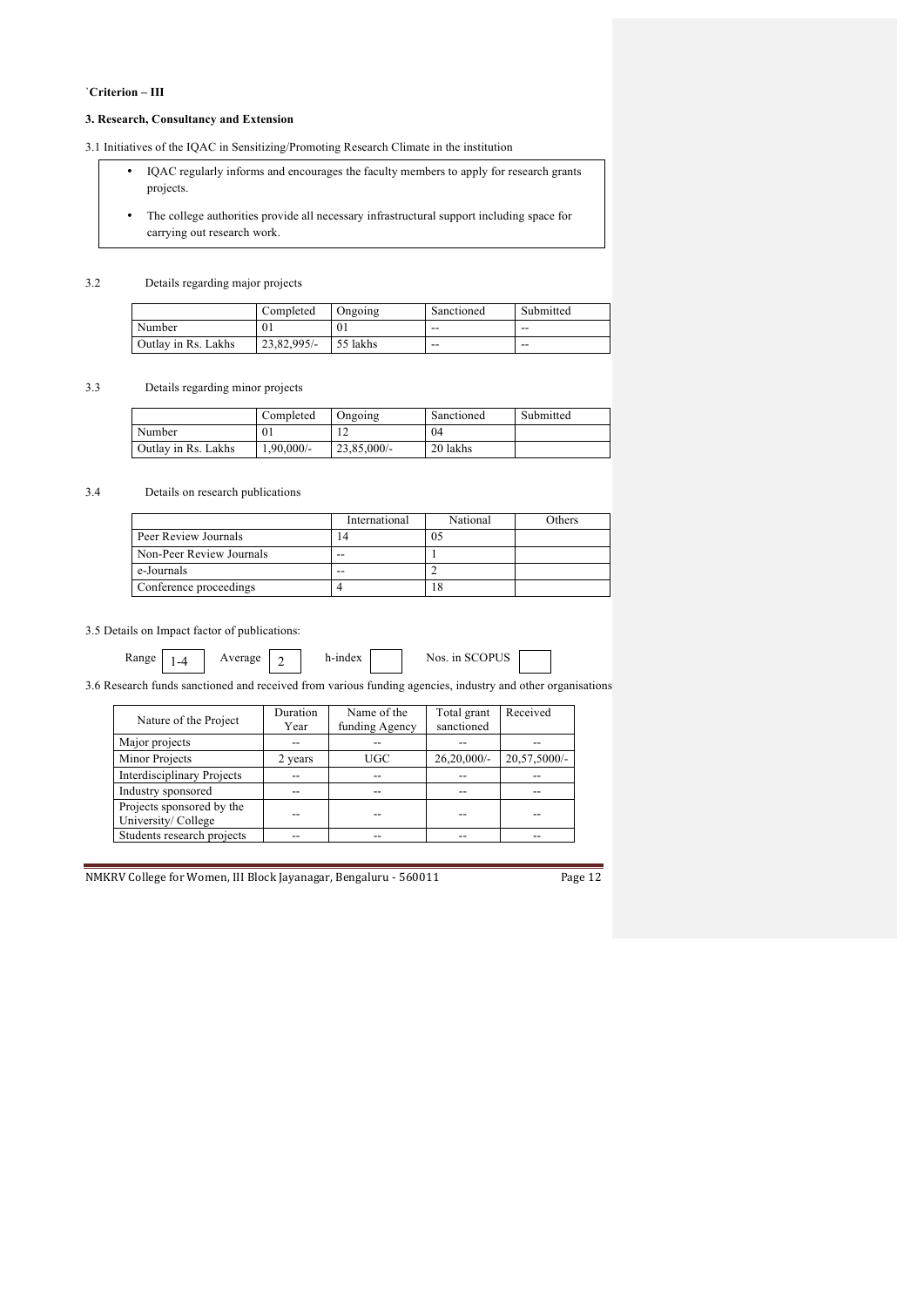| (other than compulsory by<br><i>the University</i> ) |       |       |       |    |
|------------------------------------------------------|-------|-------|-------|----|
| Any other (Specify)                                  | $- -$ | $- -$ | $- -$ | -- |
| Total                                                | $- -$ | $- -$ | $- -$ | -- |

| 3.7 No. of books published i) With ISBN No.            |                              | 3               | Chapters in Edited Books<br>6 |  |
|--------------------------------------------------------|------------------------------|-----------------|-------------------------------|--|
| 3.8 No. of University Departments receiving funds from | ii) Without ISBN No.         |                 |                               |  |
|                                                        | UGC-SAP                      | CAS             | <b>DST-FIST</b><br>--         |  |
|                                                        | <b>DPE</b>                   |                 | <b>DBT</b> Scheme/funds       |  |
| 3.9 For colleges                                       | Autonomy<br>$\sqrt{ }$       | <b>CPE</b><br>ν | <b>DBT</b> Star Scheme        |  |
|                                                        | <b>INSPIRE</b><br>$\sqrt{ }$ | <b>CE</b><br>-- | Any Other *(specify)          |  |

\*Additional assistance to covered colleges and 2 days workshop on electrochemistry sponsored by Indian Academy of Sciences, Bangalore

3.10 Revenue generated through consultancy

| × |
|---|
|---|

3.11 No. of conferences organized by the Institution

| Level      | Interna<br>tional | National | State         | University | College |
|------------|-------------------|----------|---------------|------------|---------|
| Number     |                   |          | $\mathcal{L}$ |            |         |
| Sponsoring |                   |          | 1. Karnataka  |            | RSST    |
| agencies   |                   |          | Science and   |            |         |
|            |                   |          | Technology    |            |         |
|            |                   |          | Academy       |            |         |
|            |                   |          | 2.IAS (Indian |            |         |
|            |                   |          | Academy of    |            |         |
|            |                   |          | Sciences)     |            |         |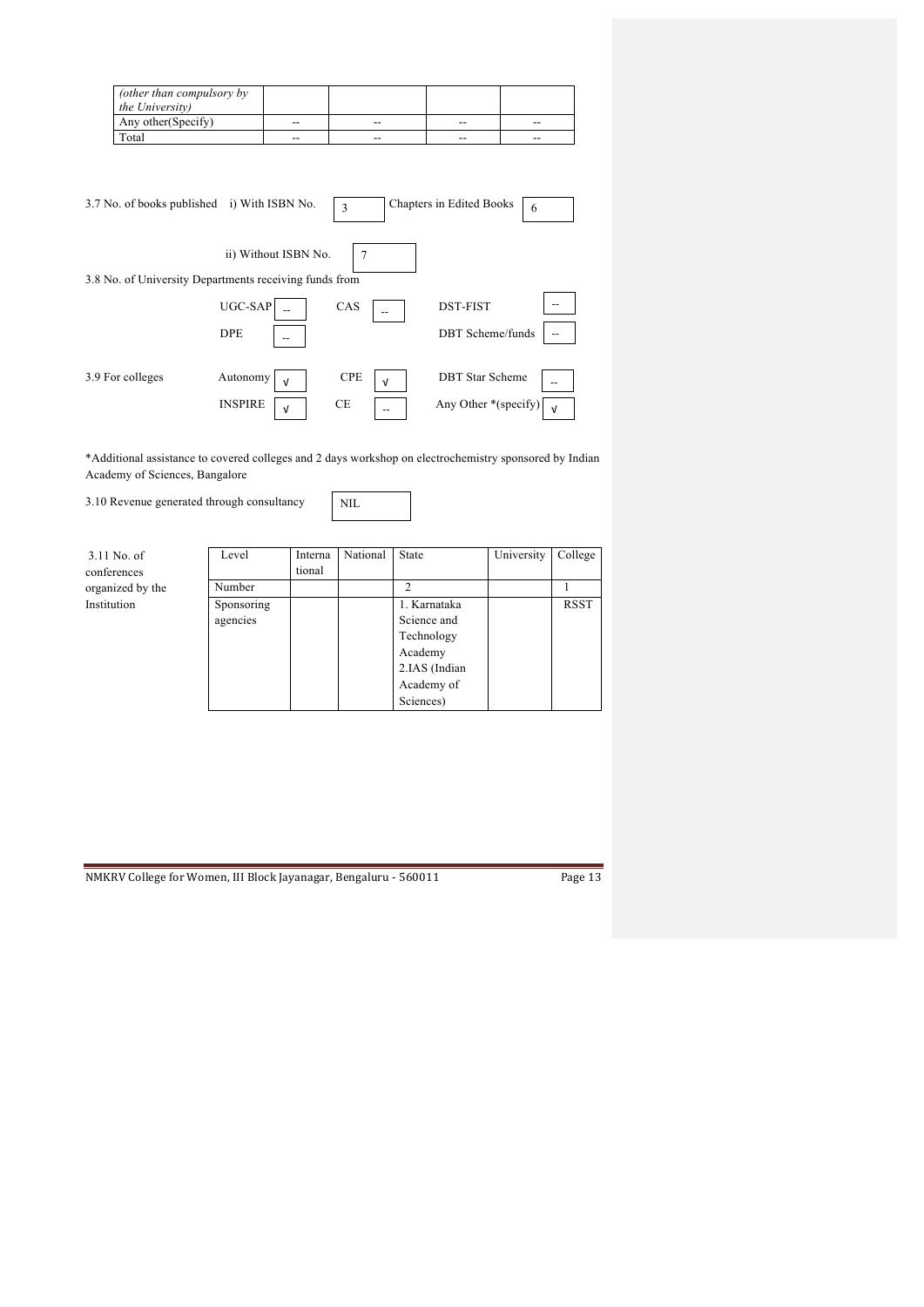| 3.12 No. of faculty served as experts, chairpersons or resource persons | 10                                                                |       |  |  |           |  |
|-------------------------------------------------------------------------|-------------------------------------------------------------------|-------|--|--|-----------|--|
| 3.13 No. of collaborations                                              | International $\vert$ $\vert$ $\vert$ National $\vert$ 01 $\vert$ |       |  |  | Any other |  |
| 3.14 No. of linkages created during this year                           |                                                                   | $- -$ |  |  |           |  |

3.15 Total budget for research for current year in lakhs:

| From Funding agency $\vert$ 24,40,000/- |             | From Management of University/College   1,50,000 |  |
|-----------------------------------------|-------------|--------------------------------------------------|--|
| Total                                   | 25,90,000/- |                                                  |  |

3.16 No. of patents received this year

| Type of Patent |         | Number |
|----------------|---------|--------|
| National       | Applied |        |
|                | Granted |        |
| International  | Applied |        |
|                | Granted |        |
| Commercialised | Applied |        |
|                | Granted |        |

3.17 No. of research awards/ recognitions received by faculty and research fellows Of the institute in the year

| Total | International                                                                                           | National   | State | University       | Dist | College |             |         |
|-------|---------------------------------------------------------------------------------------------------------|------------|-------|------------------|------|---------|-------------|---------|
| 1     | --                                                                                                      | 1          | --    | --               | --   | $- -$   |             |         |
|       | 3.18 No. of faculty from the Institution<br>who are Ph. D. Guides<br>and students registered under them |            | 6     | 2                |      |         |             |         |
|       | 3.19 No. of Ph.D. awarded by faculty from the Institution                                               |            |       |                  |      |         |             |         |
|       | 3.20 No. of Research scholars receiving the Fellowships (Newly enrolled + existing ones)                |            |       |                  |      |         |             |         |
| JRF   | 02                                                                                                      | <b>SRF</b> | 01    | Project Fellows  |      |         | Any other   |         |
|       | 3.21 No. of students Participated in NSS events:                                                        |            |       |                  |      |         |             |         |
|       |                                                                                                         |            |       | University level |      |         | State level |         |
|       | NMKRV College for Women, III Block Jayanagar, Bengaluru - 560011                                        |            |       |                  |      |         |             | Page 14 |
|       |                                                                                                         |            |       |                  |      |         |             |         |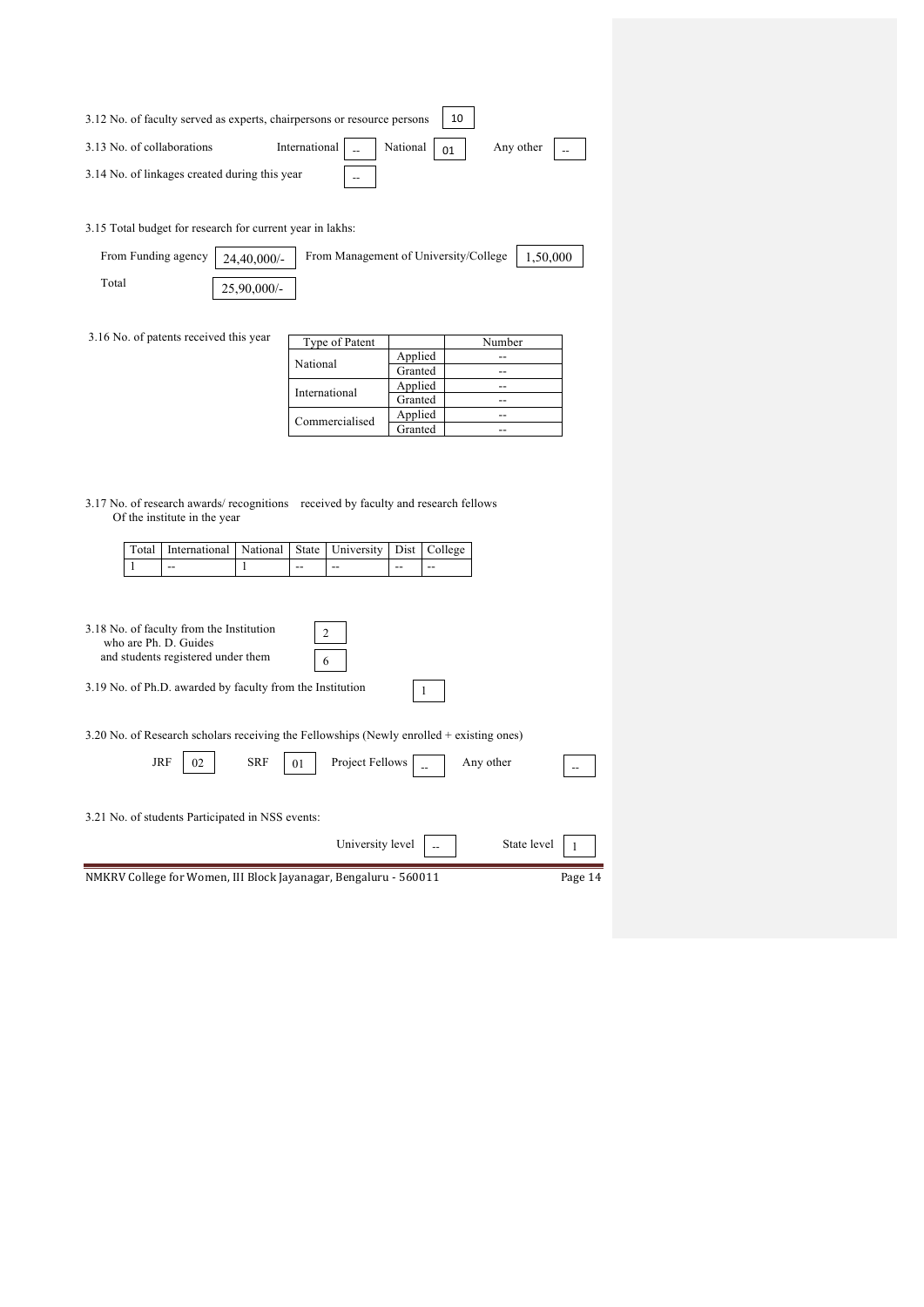|                                                  | National level   |                | International level                             |
|--------------------------------------------------|------------------|----------------|-------------------------------------------------|
| 3.22 No. of students participated in NCC events: |                  |                |                                                 |
|                                                  | University level |                | State level                                     |
|                                                  | National level   | 6              | International level                             |
| 3.23 No. of Awards won in NSS:                   |                  |                |                                                 |
|                                                  | University level |                | State level                                     |
|                                                  | National level   | $\overline{a}$ | International level                             |
| 3.24 No. of Awards won in NCC:                   |                  |                |                                                 |
|                                                  | University level |                | State level<br>1                                |
|                                                  | National level   | 6              | International level<br>$\overline{\phantom{m}}$ |
|                                                  |                  |                |                                                 |
| 3.25 No. of Extension activities organized       |                  |                |                                                 |
| College forum<br>University forum                | $\overline{4}$   |                |                                                 |
| <b>NCC</b><br><b>NSS</b>                         | 6                |                | Any other<br>1                                  |

3.26 Major Activities during the year in the sphere of extension activities and Institutional Social Responsibility

Blood donation camp was organised by NSS in the college.

Health Check-up and dental check up programmes were organized by the Arogya Kendra of the college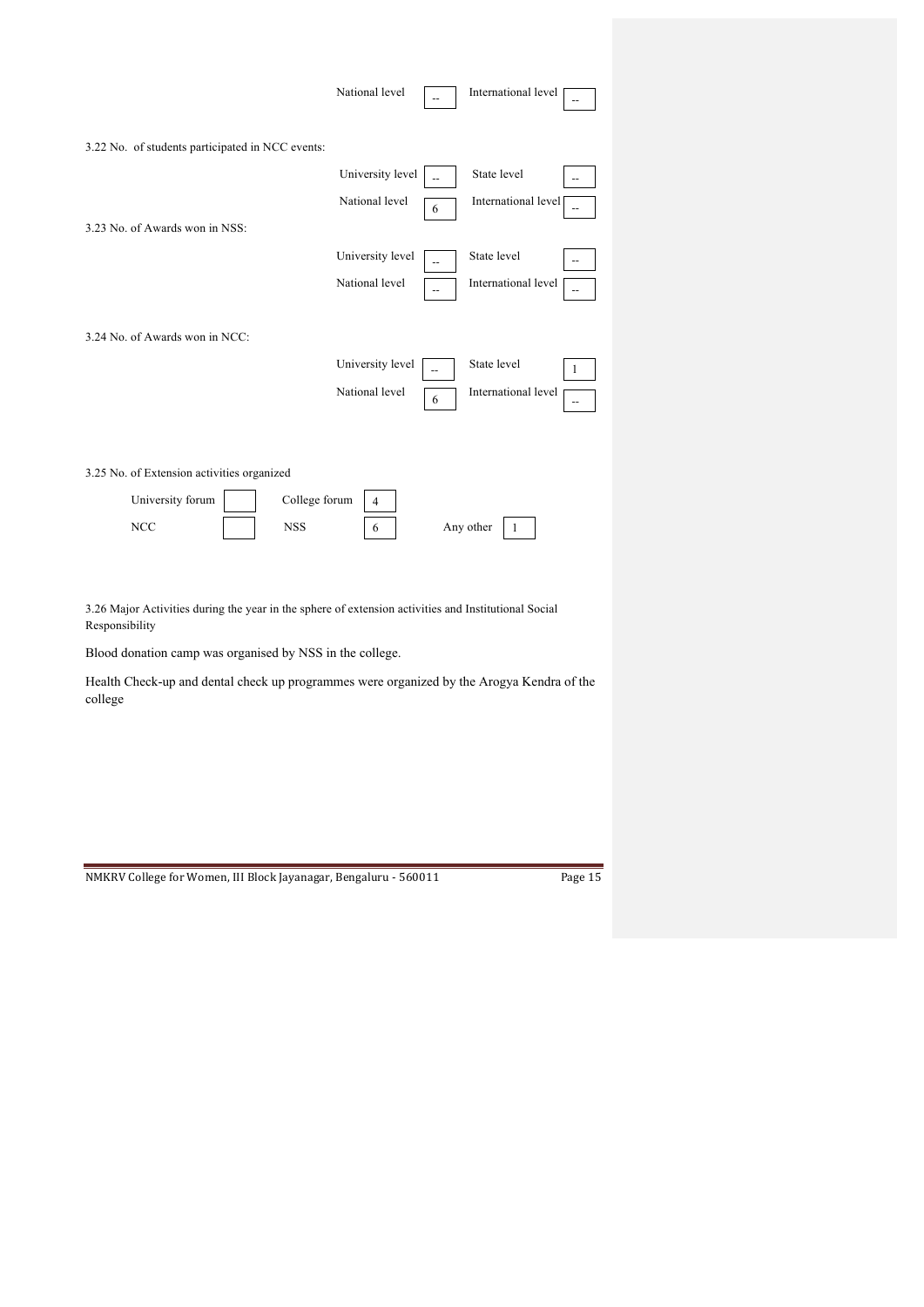## **Criterion – IV 4. Infrastructure and Learning Resources**

4.1 Details of increase in infrastructure facilities:

| Facilities                                                                                 | Existing        | Newly created | Source of<br>Fund | Total           |
|--------------------------------------------------------------------------------------------|-----------------|---------------|-------------------|-----------------|
| Campus area                                                                                | 4.6 acres       |               |                   | 4.6 acres       |
| Class rooms                                                                                | $20,000$ sq. ft |               |                   | $20,000$ sq. ft |
| Laboratories                                                                               | $34,000$ sq. ft |               |                   | $34.000$ sq. ft |
| Seminar Halls                                                                              | $2260$ sq. ft   |               |                   | $2260$ sq. ft   |
| Auditorium (2)                                                                             | $21,000$ sq. ft |               |                   | $21,000$ sq. ft |
| Library                                                                                    | $9,500$ sq. ft  |               | --                | $9,500$ sq. ft  |
| Office                                                                                     | $2,500$ sq. ft  |               |                   | $2,500$ sq. ft  |
| No. of important<br>equipments purchased ( $\geq$<br>1-0 lakh) during the<br>current year. | 07              |               |                   | 07              |
| Value of the equipment<br>purchased during the<br>year (Rs. in Lakhs)                      | 15,24,159/-     |               | GOI               | 15,24,159/-     |
| Others                                                                                     |                 |               |                   |                 |

4.2 Computerization of administration and library

Introduction of IPOMO (Integrated Platform on Mobile) From admission to results is computerized. In Library – Inflipnet, Delnet have been introduced

4.3 Library services:

|                   | Existing |                           |      | Newly added     | Total |                           |  |
|-------------------|----------|---------------------------|------|-----------------|-------|---------------------------|--|
|                   | No.      | Value                     | No.  | Value           | No.   | Value                     |  |
| <b>Text Books</b> |          | 40382   Rs.1,47,60,709.19 | 5230 | Rs.19.06.718.00 |       | 45614   Rs.1,66,67,427.19 |  |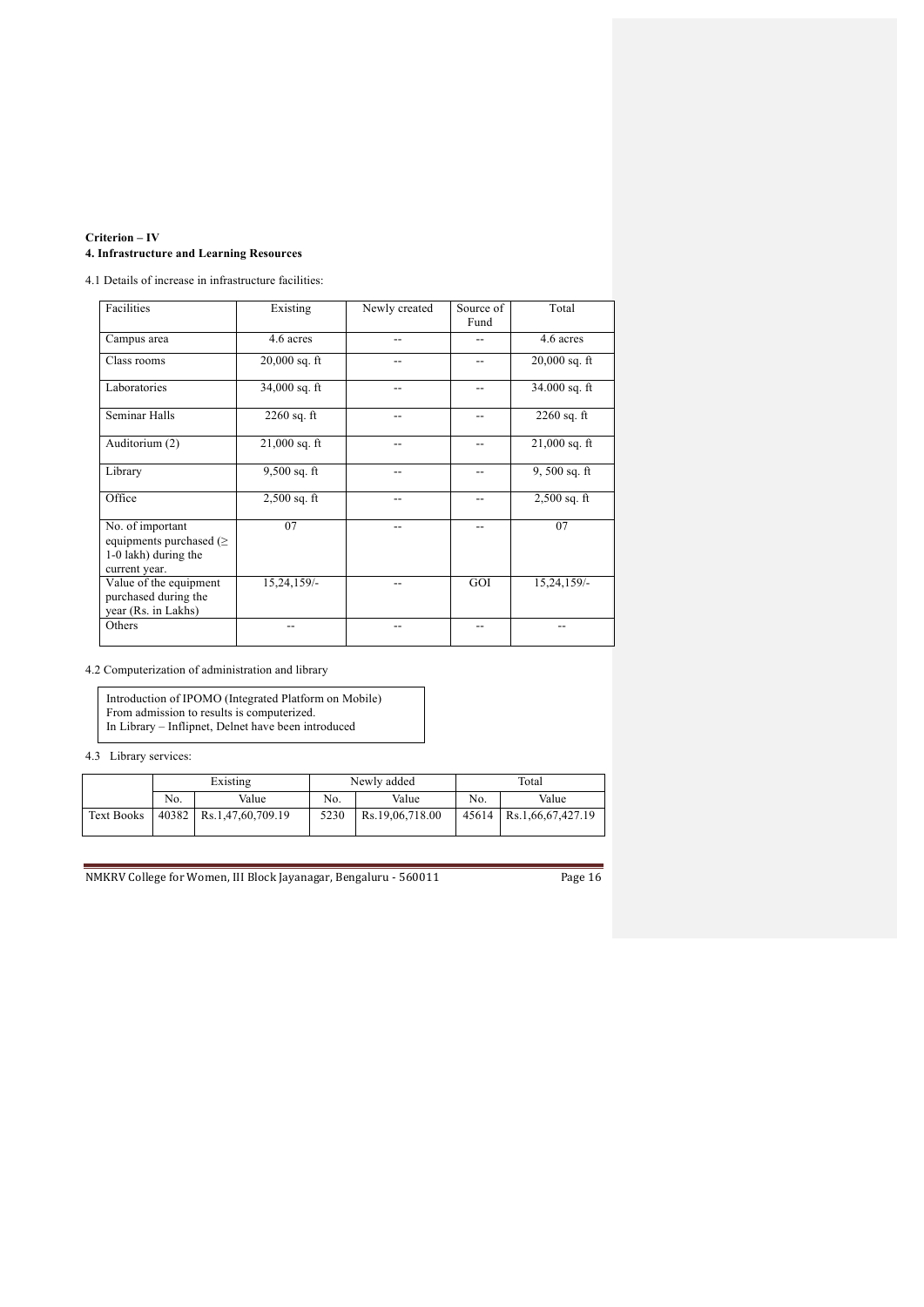| Reference      | 6839              | Rs.30,68,395.62 | 444    | Rs.7,92,002.155 | 7283 | Rs.38,60,397.77 |
|----------------|-------------------|-----------------|--------|-----------------|------|-----------------|
| <b>Books</b>   |                   |                 |        |                 |      |                 |
| e-Books        |                   |                 | 128    | Rs.35,606.25    | 128  | Rs.35,606.25    |
| Journals       | 12                | Rs.23,760.00    | 15     | Rs.41,720.00    | 27   | Rs.65480.00     |
| e-Journals     | DEL<br><b>NET</b> | Rs.11,500.00    | N-list | Rs.5,000.00     |      | Rs.16,500.00    |
| Digital        | 17                | Rs.3,71,934.00  |        |                 | 17   | Rs.3,92871.00   |
| Database       | No's              |                 |        |                 | No's |                 |
| &<br><b>CD</b> | 349               | Rs.254191.59    |        |                 | 349  | Rs 254191.59    |
| Video          | CDs               |                 |        |                 | CDs  |                 |
| Others         |                   |                 |        |                 |      |                 |
| (specify)      |                   |                 |        |                 |      |                 |

4.4 Technology up gradation (overall)

|          | Total<br>Computers | Computer<br>Labs | Internet       | <b>Browsing</b><br>Centres | Computer<br>Centres | Office         | Depar<br>$t-$<br>ments | Others:<br>Training<br>and<br>Teaching<br>facilities |
|----------|--------------------|------------------|----------------|----------------------------|---------------------|----------------|------------------------|------------------------------------------------------|
| Existing | 260                | 04               | All<br>systems | 01                         |                     | 10             | 53                     | 43                                                   |
| Added    | 46                 | $- -$            | --             | 3                          | 6                   | $\overline{4}$ | 6                      | 26                                                   |
| Total    | 306                | 04               |                | 04                         |                     | 14             | 59                     | 69                                                   |

4.5 Computer, Internet access, training to teachers and students and any other programme for technology upgradation (Networking, e-Governance etc.)

- Every department has been provided with computers, LCD and internet system. Expansion of E-technology has enhanced the use of computers in curriculum development, teaching-learning, evaluation and research.
- Students are encouraged to make use of computers for Power Point Presentations of their seminars and projects.
- Broadband internet connectivity is given to all the departments. Internet browsing is available for teachers and students at the Internet Centre and library free of cost during the working hours of the college.
- The campus is Wi-Fi enabled.<br>• Introduction of IPOMO (Integrated)
- Introduction of IPOMO (Integrated Platform on Mobiles)

4.6 Amount spent on maintenance in lakhs: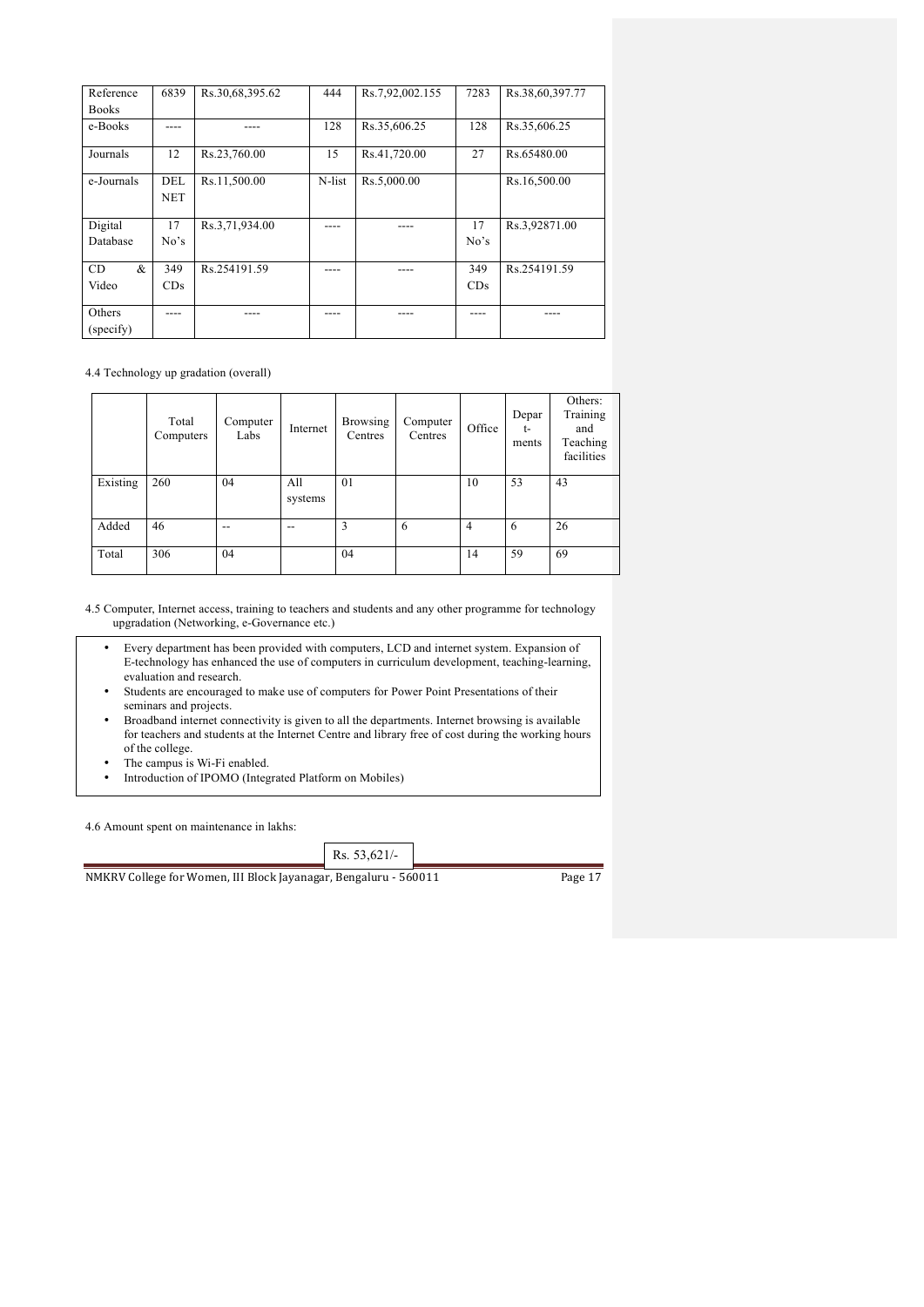i) ICT

ii) Campus Infrastructure and facilities

iii) Equipments

iv) Others

| acilities | Rs. 7,04,288/- |
|-----------|----------------|
|           | Rs. 57,226/-   |
|           |                |
| Total:    | Rs. 8,15,135/- |

#### **Criterion – V**

#### **5. Student Support and Progression**

5.1 Contribution of IQAC in enhancing awareness about Student Support Services

| • At the suggestion of the IOAC the college has established a Disciplinary Committee. |
|---------------------------------------------------------------------------------------|
| Anti-Ragging Committee, Grievance Cell and a Committee against Sexual harassment of   |
| Women headed by one Teacher of the College.                                           |

- The IQAC has also suggested that different committees should interact with students to inform them about facilities available in the college.
- The Placement Cell in the College has also benefitted the students.
- Personality Development classes have been introduced to the students to develop their Interpersonal skills.
- Tally workshops and technical skills programmes have been introduced.
- Mock Interviews were conducted by the placement centre.
- The Co-ordinators of extension service organizations explain the benefits of performing extension activities.
- For the management of the student affairs, the college has a Students Union whose elections are held annually in a democratic manner. Also, there is a Student Welfare Officer who manages and develops student resource of the college.

5.2 Efforts made by the institution for tracking the progression

- Individual departments, at the suggestion of the IQAC, try to keep track of the progress of their students.
- Parent-teachers meetings are held after the announcement of the Mid-semester results. The parents are updated by the class teachers, Subject teachers, HOD on the progress of their wards.
- Add-on courses help students get employment opportunities.
- Alumni record is maintained.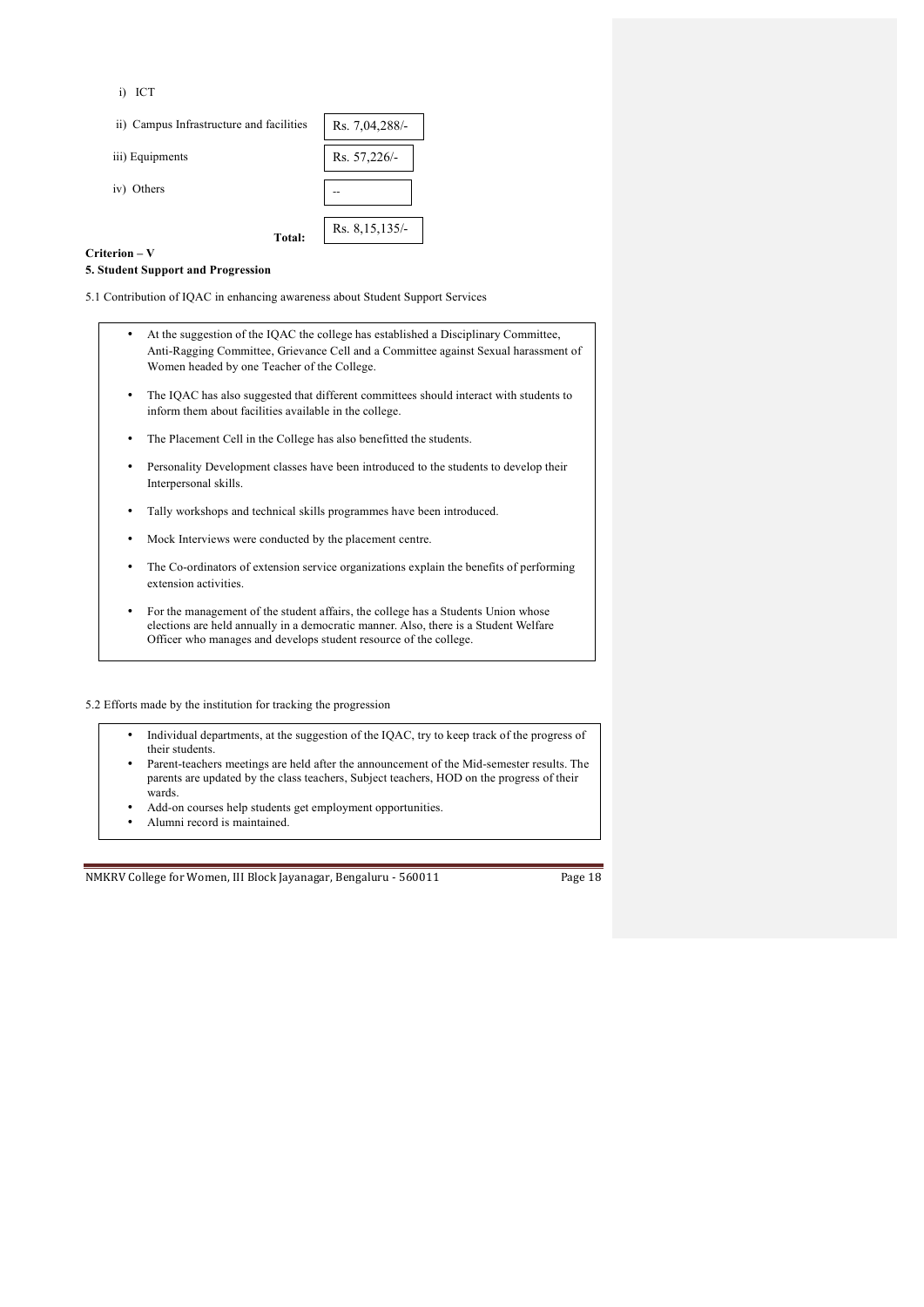| (b) No. of students outside the state<br>15<br>(c) No. of international students<br>02<br>No<br>$\%$<br>No<br>$\%$<br>Men                                                                                                                                                       |
|---------------------------------------------------------------------------------------------------------------------------------------------------------------------------------------------------------------------------------------------------------------------------------|
|                                                                                                                                                                                                                                                                                 |
|                                                                                                                                                                                                                                                                                 |
| Women<br>NA<br>NA<br>1897<br>100%                                                                                                                                                                                                                                               |
| Last Year<br>This Year                                                                                                                                                                                                                                                          |
| <b>ST</b><br>OBC<br>Physically<br><b>ST</b><br>OB<br>Physically<br>General<br>SC<br>Total<br>General SC<br>Total<br>Challenged<br>C<br>Challenge<br>d                                                                                                                           |
| 322<br>39<br>959<br>290<br>40<br>889<br>1893<br>691<br>01<br>2012<br>673<br>01                                                                                                                                                                                                  |
| 5.4 Details of student support mechanism for coaching for competitive examinations (If any)<br>Coaching is given for CAT, MAT, IBPS<br>No. of students beneficiaries<br>20                                                                                                      |
| 5.5 No. of students qualified in these examinations<br><b>NET</b><br>SET/SLET<br><b>GATE</b><br>CAT<br>IAS/IPS etc<br>State PSC<br><b>UPSC</b><br>Others<br>$\overline{a}$                                                                                                      |
| 5.6 Details of student counselling and career guidance                                                                                                                                                                                                                          |
| The College Career Counselling and Placement Service – Disha guide and support the final year<br>students by conducting Pre placement training programmes every week. The students are also<br>guided by their respective departments in selection of their prospective career. |
| No. of students benefitted<br>All the final year students<br>NMKRV College for Women, III Block Jayanagar, Bengaluru - 560011<br>Page 19                                                                                                                                        |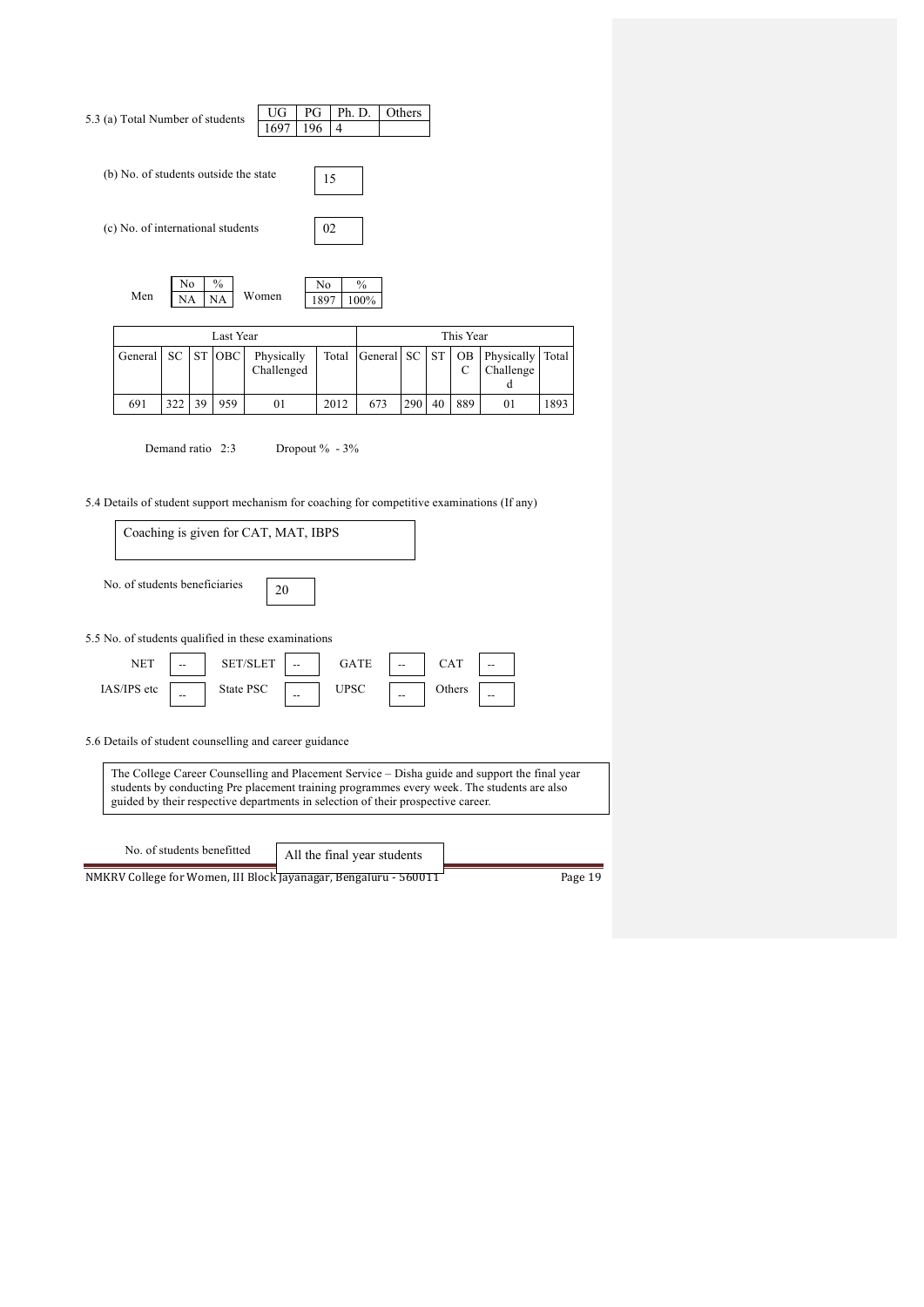5.7 Details of campus placement

|       |                                       | On campus                                                               |                                     | <b>Off Campus</b>         |
|-------|---------------------------------------|-------------------------------------------------------------------------|-------------------------------------|---------------------------|
|       | Number of<br>Organizations<br>Visited | Number of Students<br>Participated                                      | Number of<br><b>Students Placed</b> | Number of Students Placed |
|       | 15                                    | 280                                                                     | 240                                 | 15                        |
|       |                                       | 5.8 Details of gender sensitization programmes                          |                                     |                           |
|       | awareness programme for students      | The Department of Women's Studies organized Gender and legal            |                                     |                           |
|       | 5.9 Students Activities               |                                                                         |                                     |                           |
| 5.9.1 |                                       | No. of students participated in Sports, Games and other events          |                                     |                           |
|       | State/ University level               | 08                                                                      | National level<br>06                | International level       |
|       |                                       | No. of students participated in cultural events                         |                                     |                           |
|       | State/ University level               | 11                                                                      | National level                      | International level       |
| 5.9.2 |                                       | No. of medals /awards won by students in Sports, Games and other events |                                     |                           |
|       | Sports: State/ University level       |                                                                         | National level                      | International level       |
|       | Cultural: State/ University level     | 08                                                                      | National level                      | International level       |

5.10 Scholarships and Financial Support

|                                                                                    | Number of<br>students | Amount          |
|------------------------------------------------------------------------------------|-----------------------|-----------------|
| Financial support from institution                                                 |                       |                 |
| Financial support from government                                                  | 225                   | Rs. 13,63,928/- |
| Financial support from other sources                                               | 30                    | Rs. 75,000/-    |
| received<br>Number<br>of<br>students<br>who<br>International/National recognitions |                       |                 |

# 5.11 Student organised / initiatives

| 11 المحمد السلسلة NMKRV College for Women, III Blo | $ -$ | -- | $\sim$ $\sim$ |  |
|----------------------------------------------------|------|----|---------------|--|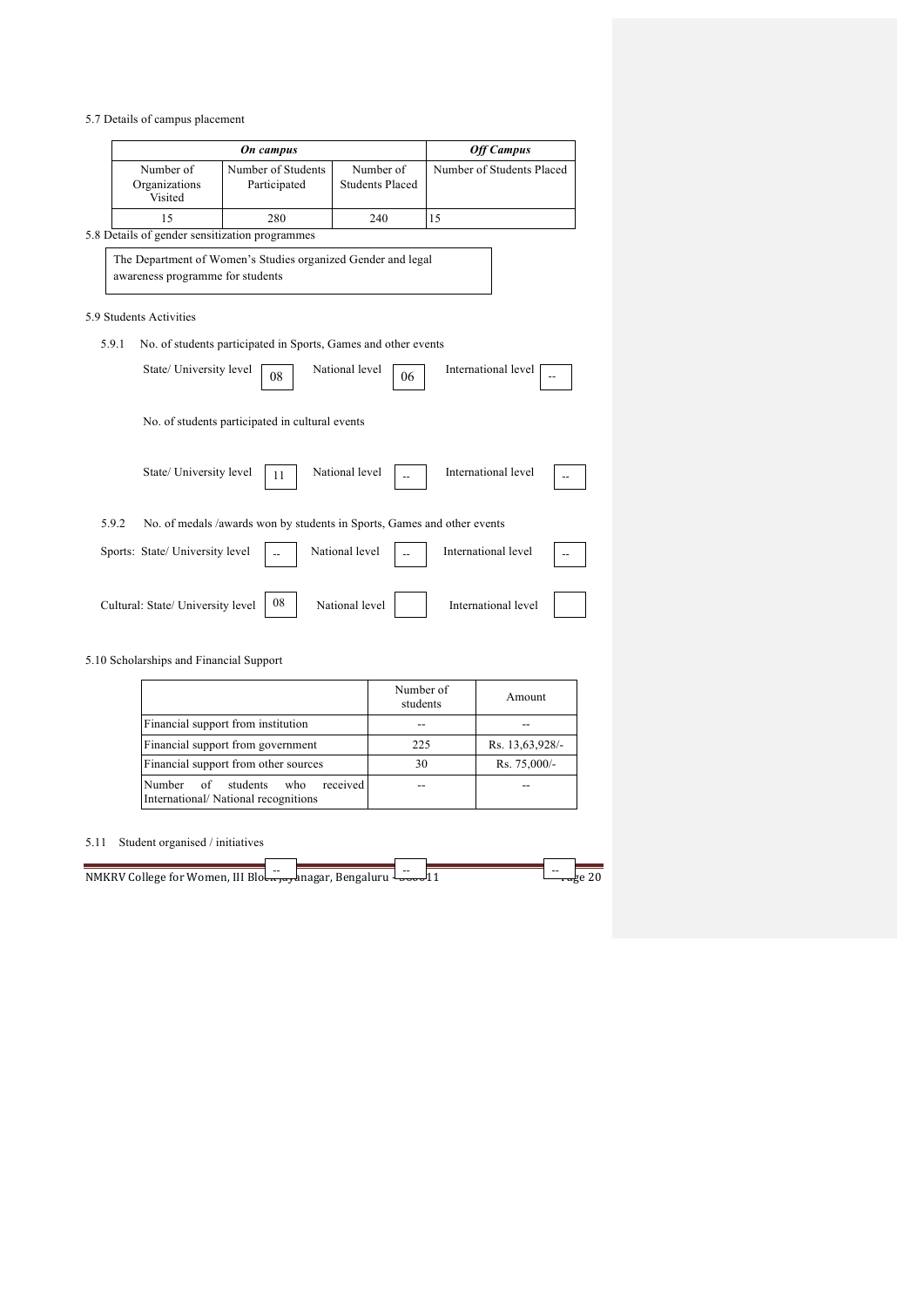| Fairs | : State/ University level                                 | National level    | International level                          |  |
|-------|-----------------------------------------------------------|-------------------|----------------------------------------------|--|
|       | Exhibition: State/ University level                       |                   | National level   _   International level   _ |  |
|       | 5.12 No. of social initiatives undertaken by the students | $\vert$ 2 $\vert$ |                                              |  |
|       | 5.13 Major grievances of students (if any) redressed: NIL |                   |                                              |  |
|       |                                                           |                   |                                              |  |

## **Criterion – VI**

## **6. Governance, Leadership and Management**

6.1 State the Vision and Mission of the institution

**Vision:** "Educate, Enrich, Empower"

- **Mission:** • Provide equal opportunities focussing on first generation learners.
	- Sensitize students to changing roles, inculcate secular values and nurture spirit of collaboration.
	- Offer conducive learning environment to tap students' innate potentialities, talents and enhance leadership qualities.

6.2 Does the Institution has a management Information System

6.3 Quality improvement strategies adopted by the institution for each of the following:

6.3.1 Curriculum Development

Regular feedback from faculty members and students is put before the BoS for incorporating in the syllabi after due deliberations in presence of external experts.

### 6.3.2 Teaching and Learning

Each department adopts some innovative processes in teaching and learning.

- The faculties of each department meet at the beginning of each academic session for term-wise allocation of syllabus assignments, contents, fix dates for the term-end tests and prepare the academic calendar/ teaching module of that session.
- Extensive use of ICT in Teaching has been encouraged.
- Quiz club was introduced during this academic year to expand the knowledge of the students.
- Seminars/workshops are organized to enhance the learning skills and widen the knowledge of the students.
- and Intercollegiate Competitions to develop interpersonal skills. • College encourages the students to participate in Interclass competitions (conducted by the college)
- Field study and Project work carried out by some departments of the College.
- Diversity of Learners in respect of their background, ability and other personal attributes will influence the extent of their learning. The teaching-learning modalities of the institution are rendered to be relevant for the learner group. The highlight of this College is enhance the leaning abilities of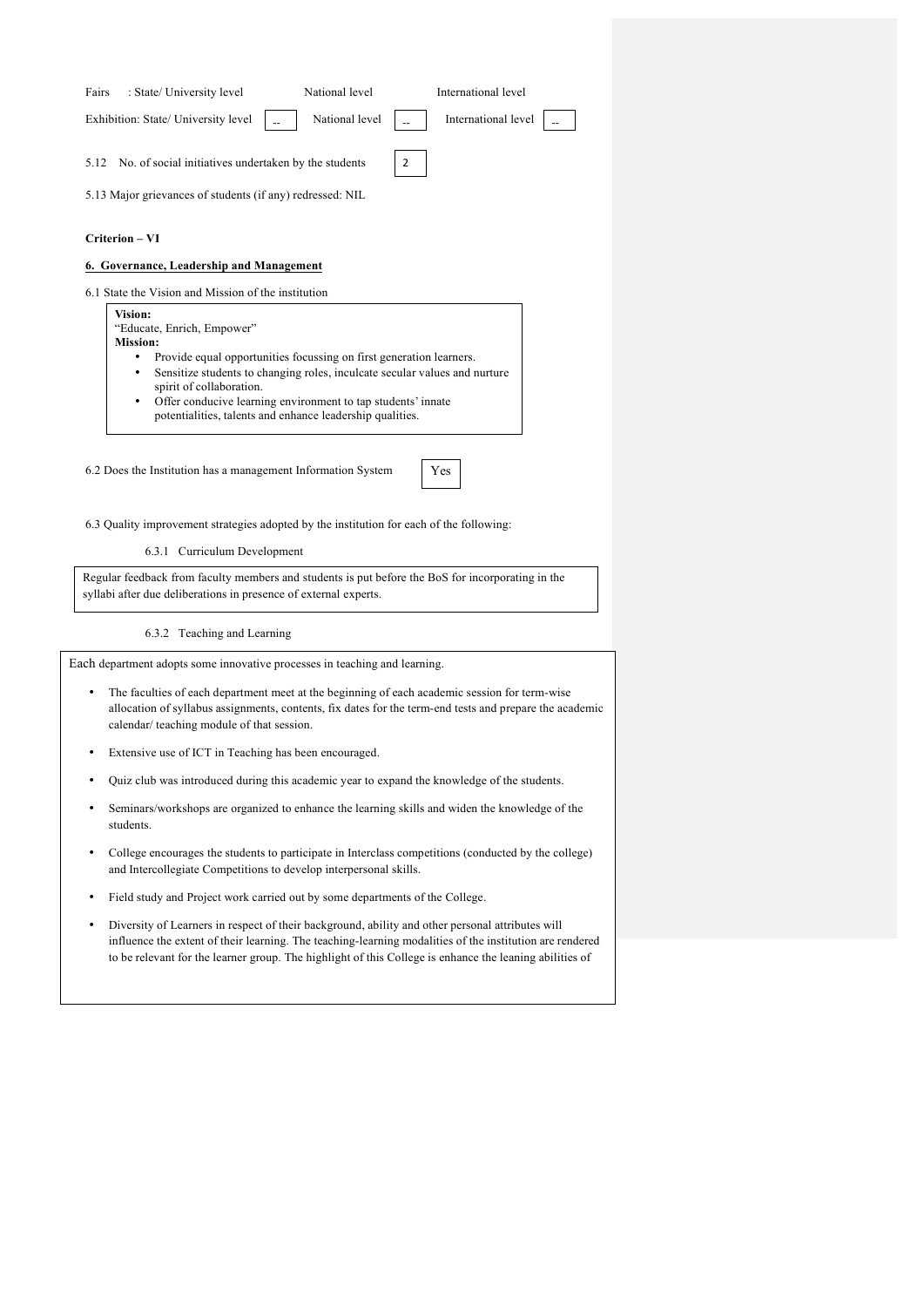#### 6.3.3 Examination and Evaluation

- Online results are declared in the form of marks sheet
- Skill development papers have Multiple choice pattern exam for 70 marks
- Regular unit tests are given in some departments.
- Mid-term Test and Annual Test held, students need to qualify to appear in University exams.

### 6.3.4 Research and Development

- The Research Advisory Committee regularly updates the faculty about available scopes for applying for research grants.
- The Committee encourages staff and students for Paper presentations at International and National Conferences.
- Space and necessary infrastructural support is provided for research work.
- The students are encouraged to use Free Internet Facilities.
- UGC-sponsored major and minor research projects were granted to many Departments

### 6.3.5 Library, ICT and physical infrastructure / instrumentation

- The physical infrastructure has been remarkably improved/developed.
- College introduced ICT, for which college utilised Additional Grant (Equipment, teaching & learning aids).
- Latest books and journals are purchased and subscribed in every year. Braille books are also available to serve blind students.
- The campus is Wi-fi enabled and innovative methods of teaching are adopted using latest technology.
- Attendance, Internal assessment test marks and feedback of students are registered using IPOMO app which has made documentation paper free.
- Total cataloguing of the library service has been initiated.
- Internet service has been made available to the library users, Teaching and Staff. • Annual budgetary allocation is made available to each department for purchasing equipment, text and reference books each year.
- The campus is enabled with rain-water harvesting with 18 collection points and 50KW solar power plant.
- Shashwathi Auditorium was made Air-Conditioned.

#### 6.3.6 Human Resource Management

- The human resource of the college is managed in a free and democratic manner.
- The Staff Council looks after the affairs of the teaching and non-teaching staff.
- Apart from that the Teachers remain available even outside the Class either in the  $\lvert$ ge 22
	- Library or in the Teachers' Room for the Student counselling. • A Disciplinary Committee, Anti Ragging Committee, Grievance Cell and a Committee against Sexual harassment of Women is headed by one Teacher of the College.
-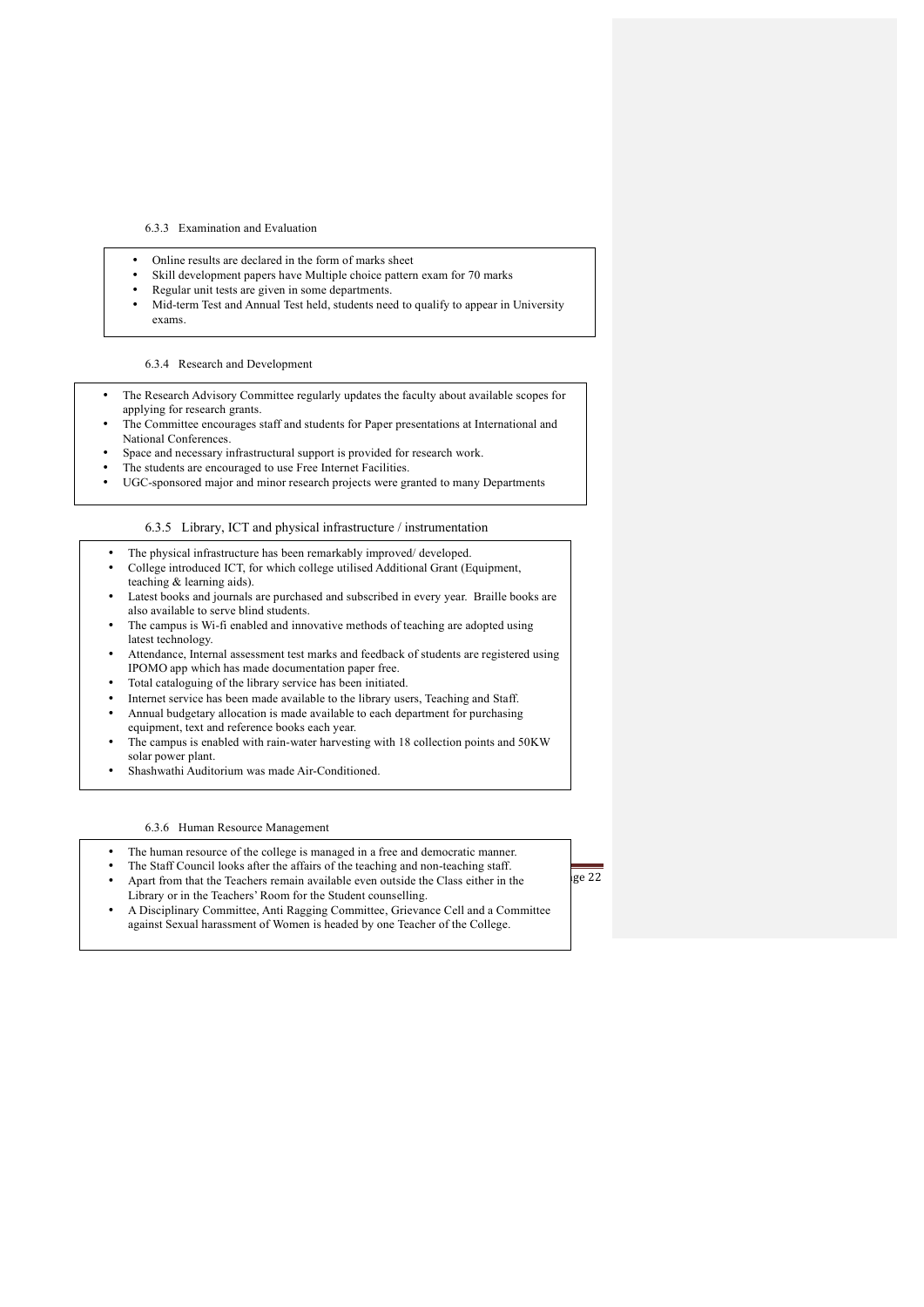## 6.3.7 Faculty and Staff recruitment

Whenever there is vacancy recruitment is done through open advertisements or through the known sources. Faculty and staff are recruited transparently as per Government norms/rules. Faculty members are recruited after conducting several rounds of interviews by expert committee. All rules and regulations, and reservation policies according to state government are maintained.

6.3.8 Industry Interaction / Collaboration

- 1. MOU with Career Launcher for Pre Placement Training Program
- 2. MOU with TCS is done on Affirmative Action Program (CSR)
- 3. MOU with Monster India for Job Assistance
- 4. MOU with Deutsche Bank of India Train & Hire
- 5. MOU with Inligua for Foreign Language course.

6.3.9 Admission of Students

- Admission is strictly on the basis of merit. All rules & regulation, seat reservation policy of affiliated University and the state government are maintained.
- Preference is given to first generation learners.
- The admission procedure has been planned to be totally On-line next year, for which necessary steps are initiated.
- The College offers prospectus at the time of admission to students where students are informed about the rules and regulations of the college.

| 6.4 Welfare schemes for         | Teaching     | As per statutory norms and RSST rules                            |         |
|---------------------------------|--------------|------------------------------------------------------------------|---------|
|                                 | Non teaching | As per statutory norms and RSST rules                            |         |
|                                 | Students     | Financial assistance is given to economically backward           |         |
|                                 |              | students, fee reduction to meritorious students,                 |         |
|                                 |              | minority community students and sports achievers                 |         |
| 6.5 Total corpus fund generated | NIL.         |                                                                  |         |
|                                 |              | $\sqrt{ }$                                                       |         |
|                                 |              | NMKRV College for Women, III Block Jayanagar, Bengaluru - 560011 | Page 23 |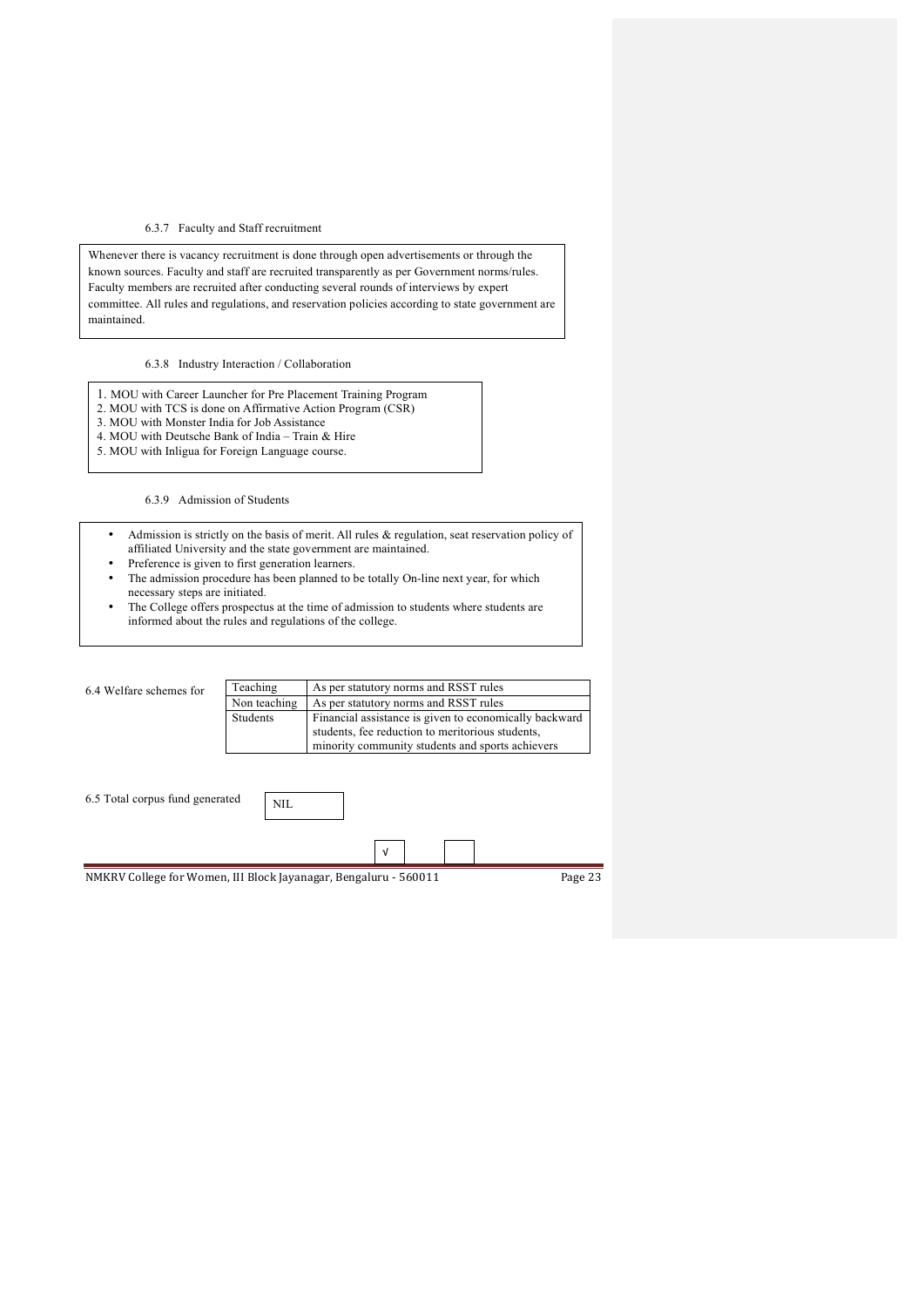6.7 Whether Academic and Administrative Audit (AAA) has been done?

| Audit Type     | External |                | Internal |                 |
|----------------|----------|----------------|----------|-----------------|
|                | Yes/No   | Agency         | Yes/No   | Authority       |
| Academic       | No       | --             | Yes      | IQAC<br>members |
| Administrative | Yes      | Shantappa & Co | Yes      |                 |

6.8 Does the University/ Autonomous College declare results within 30 days?

| For UG Programmes | Yes<br>No               |
|-------------------|-------------------------|
| For PG Programmes | Yes<br>No<br>$\sqrt{ }$ |

6.9 What efforts are made by the University/ Autonomous College for Examination Reforms?

- Choice Based Credit System was introduced.
- BOE was implemented in 2014 and is conducted every semester.<br>• OB Codina of answer booklet
- QR Coding of answer booklet.<br>• ESE results are declared online
- ESE results are declared online for CBCS students.
- Fast track exams

6.10 What efforts are made by the University to promote autonomy in the affiliated/constituent colleges?

NA

6.11 Activities and support from the Alumni Association

An Alumni Association has been formed with participation and meetings attended by the alumni of the college. Annual Alumni Meet is organized every year in the month of January. Registration of alumni is done for the passed out students every year.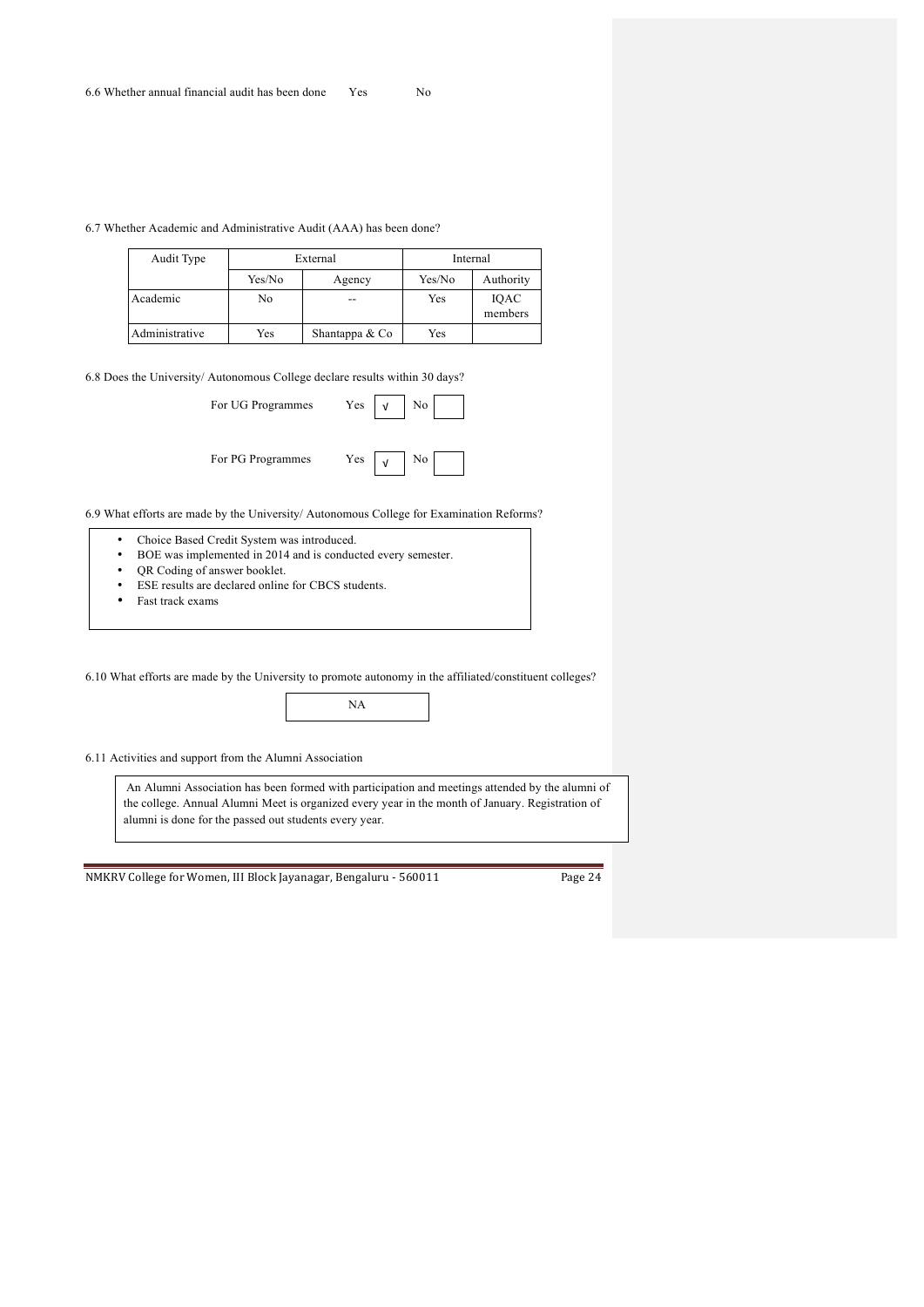## 6.12 Activities and support from the Parent – Teacher Association

Every department holds regular meetings with Parents, to provide them feedback about the progress and Drawback of their wards. Regular feedback is taken from them as well their assessment is taken into account for teaching and evaluation purpose.

6.13 Development programmes for support staff

 Communicative and technical skills upgradation

6.14 Initiatives taken by the institution to make the campus eco-friendly

- Segregation of Wet and Dry waste and e-waste management is done.
- Disposal of hazardous chemical waste into soak pits.<br>• Solar nower plant and rain water harvesting systems
- Solar power plant and rain water harvesting systems are in place.<br>• LED bulbs have replaced tubelights in the office seminar balls are LED bulbs have replaced tubelights in the office, seminar halls and some
- classrooms. • Tree plantations were made by Eco club.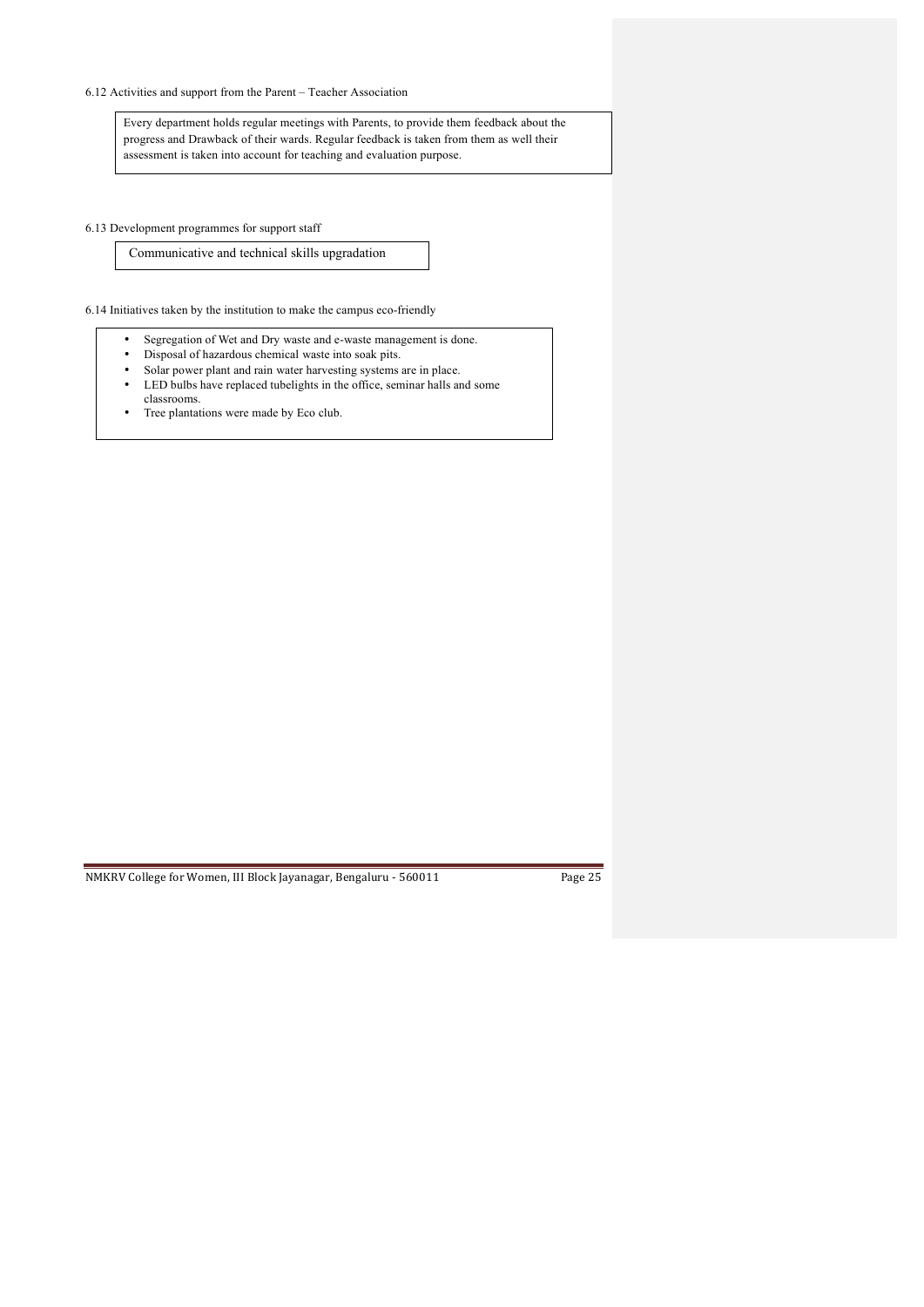## **Criterion – VII**

### **7. Innovations and Best Practices**

- 7.1 Innovations introduced during this academic year which have created a positive impact on the functioning of the institution. Give details.
	- 1. Website upgraded to make future on-line admission process possible.
	- 2. Use of ICT (e-library facility, faster internet etc.) in teaching-learning on a wide scale.

7.2 Provide the Action Taken Report (ATR) based on the plan of action decided upon at the beginning of the year

- CCA was made compulsory for the CBCS students for 1 credit.
- Faculty were given encouragement to propose MRP in the beginning of the year. MRPs were granted.
- Skill gap in students was identified and hence many technical skill programmes Tally, Web-designing were introduced.

7.3 Give two Best Practices of the institution *(please see the format in the NAAC Self-study Manuals)*

- Shashwati museum dedicated to the women of yesteryears
- e-governance

*\*Provide the details in annexure (annexure need to be numbered as i, ii, iii)*

7.4 Contribution to environmental awareness / protection

- Guest lectures were organized for high school students and vilagers of Girigowdana doddi village on the topic "Solid waste management and waste segregation".
- Planting of about 50 saplings as a reform for afforestation at Government school, Byrasandra

√

7.5 Whether environmental audit was conducted? Yes No

|--|--|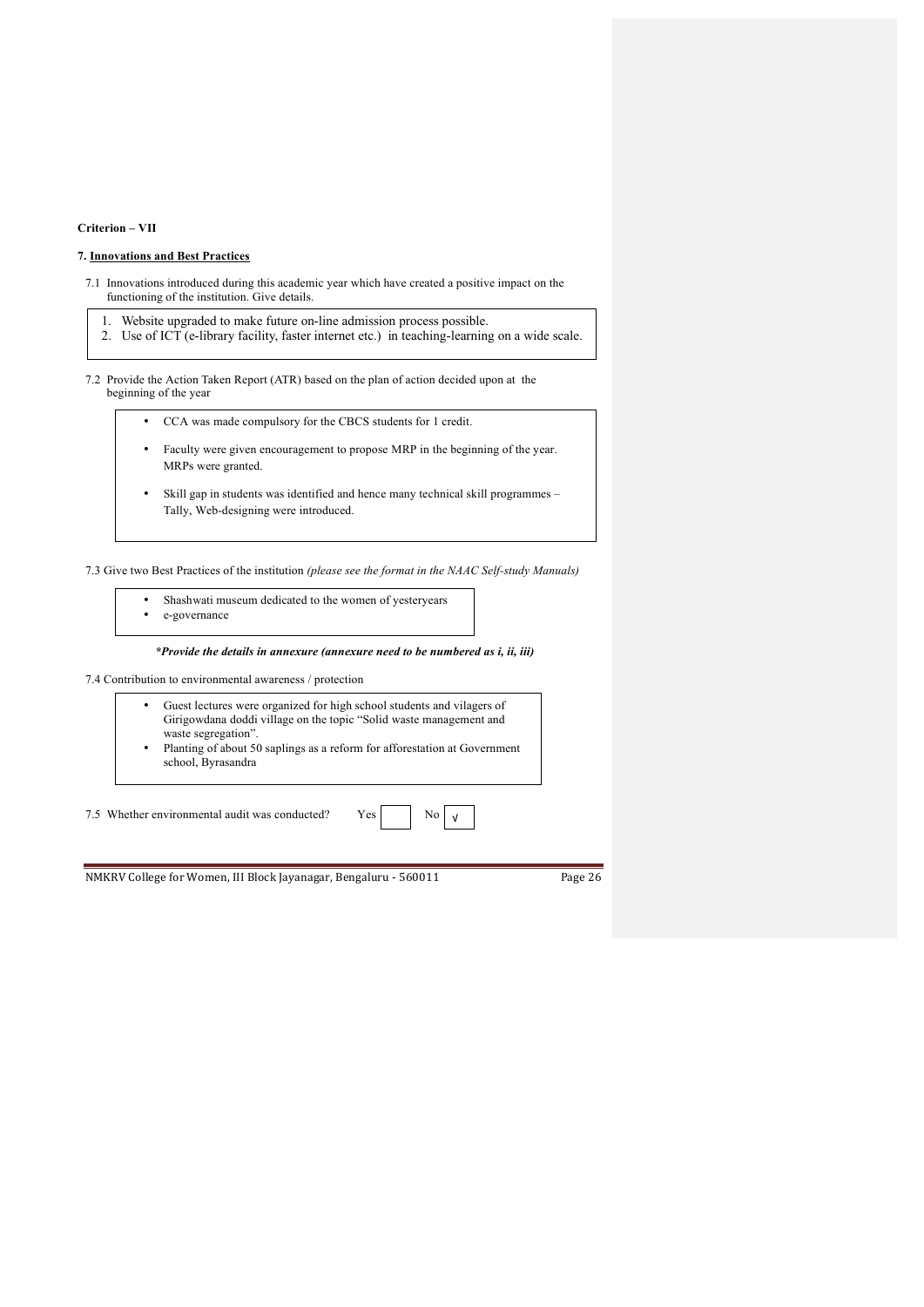7.6 Any other relevant information the institution wishes to add. (for example SWOT Analysis)

- Internal SWOT Analysis is carried out.<br>• BIOMETRIC SYSTEM is installed in
- BIOMETRIC SYSTEM is installed in college to check Punctuality of Teaching / Non-Teaching staff.

## 8. **Plans of institution for next year**

- Introduction of new courses in PG
- Introduction of new combinations in UG<br>• Introduction of external academic audit
- Introduction of external academic audit.<br>• Anniving for more number of research g
- Applying for more number of research grants
- Increase in number of paper publications

*Name \_\_\_\_\_\_\_\_\_\_\_\_\_\_\_\_\_\_\_\_\_\_\_\_\_\_\_\_\_\_\_ Name \_\_\_\_\_\_\_\_\_\_\_\_\_\_\_\_\_\_\_\_\_\_\_\_\_\_\_\_\_\_\_* 

*Signature of the Coordinator, IQAC Signature of the Chairperson, IQAC*

*\_\_\_\_\_\_\_\*\*\*\_\_\_\_\_\_\_*